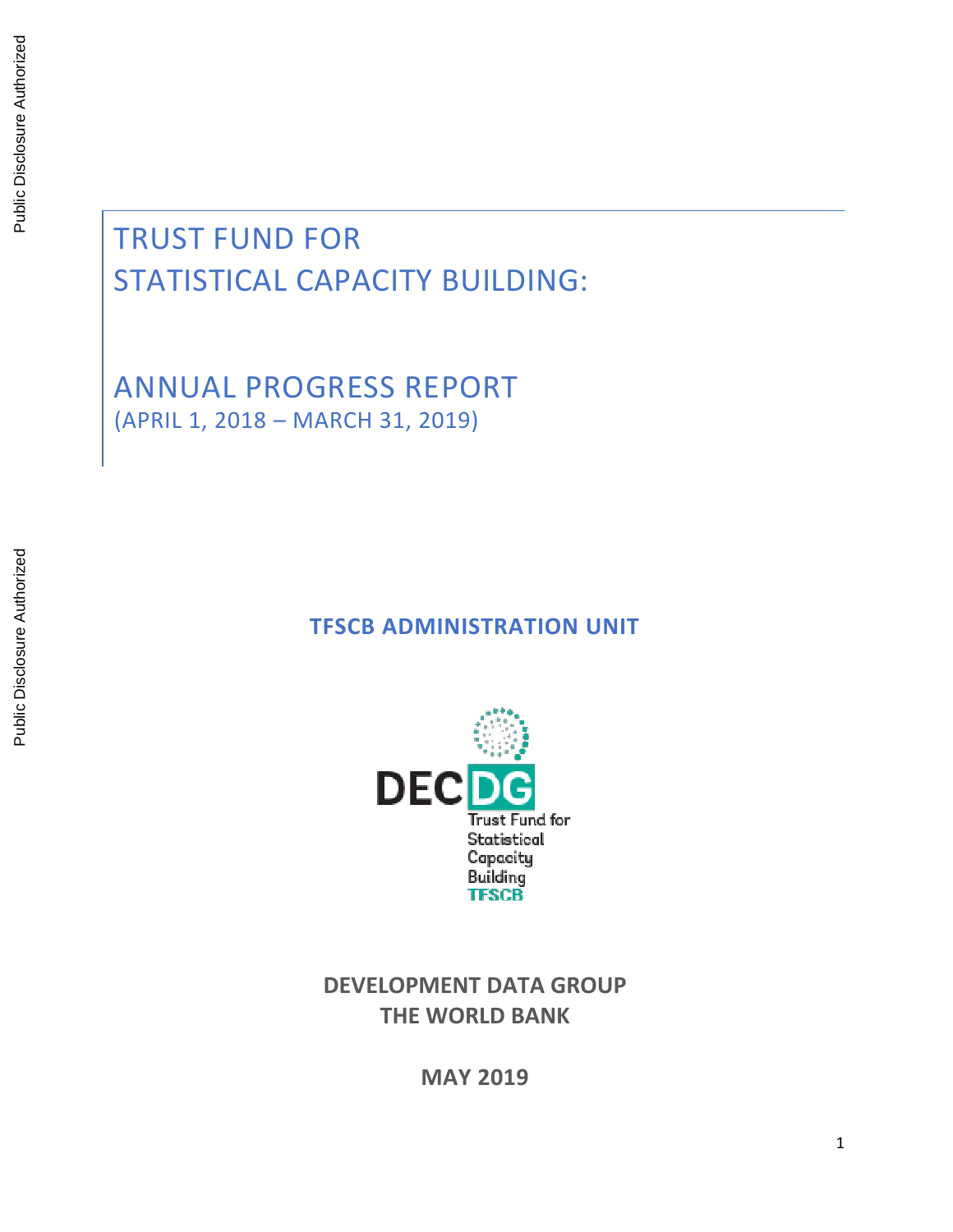### **Table of contents**

| Statistical Capacity Building (SCB) and National Strategy for the |  |
|-------------------------------------------------------------------|--|
|                                                                   |  |
|                                                                   |  |
|                                                                   |  |
|                                                                   |  |
|                                                                   |  |
| Annex 1: Active or Pending TFSCB Projects as of end-March 2019 18 |  |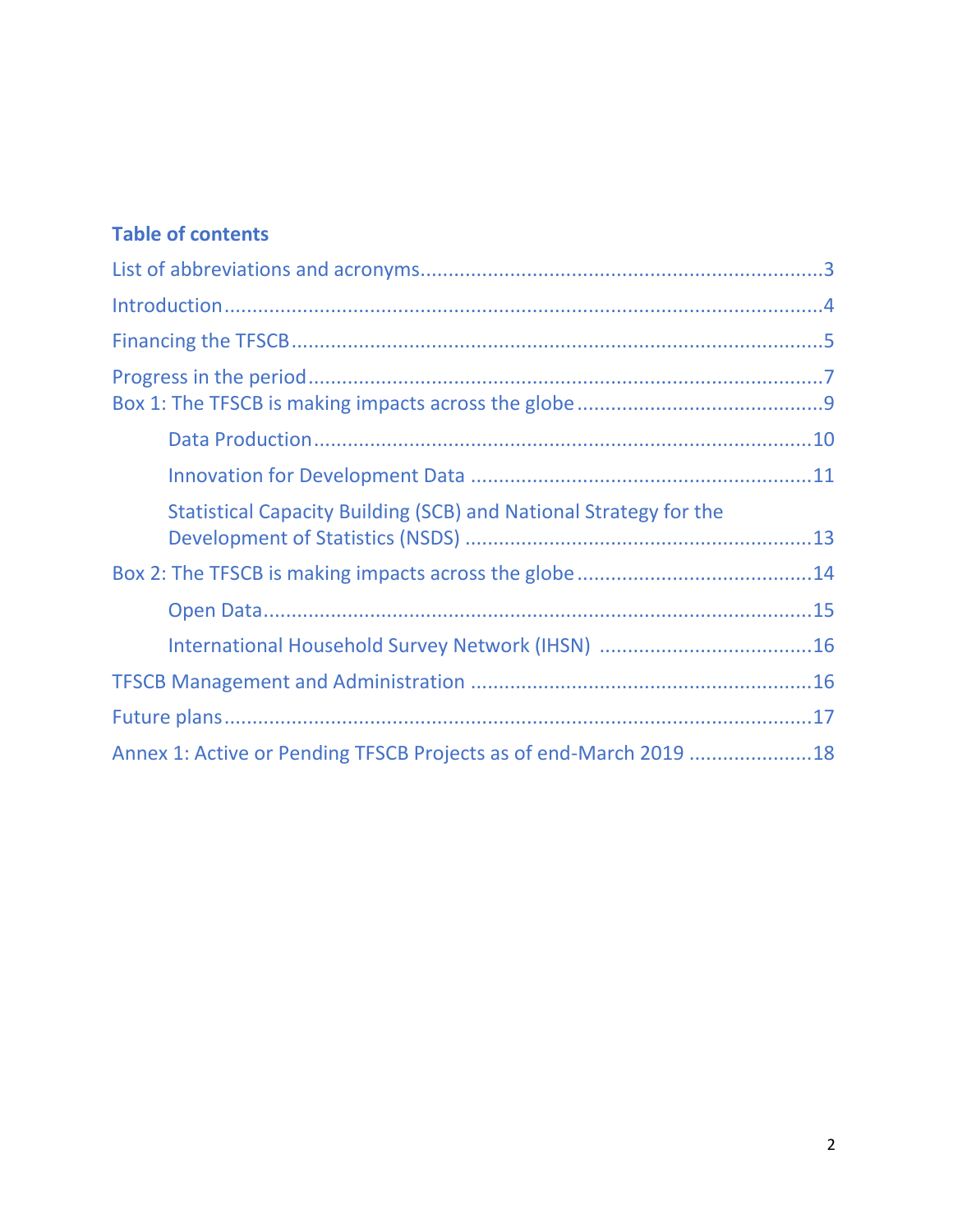# List of abbreviations and acronyms

| AP           | <b>TFSCB Advisory Panel</b>                                   |
|--------------|---------------------------------------------------------------|
| <b>BAPS</b>  | <b>Busan Action Plan for Statistics</b>                       |
| <b>DECDG</b> | Development Economics Data Group                              |
| <b>DFID</b>  | Department for International Development, United Kingdom      |
| <b>GPSDD</b> | Global Partnership for Sustainable Development Data           |
| <b>GRM</b>   | Grant Reporting and Monitoring application                    |
| <b>HLP</b>   | High-Level Panel                                              |
| <b>IBRD</b>  | International Bank for Reconstruction and Development         |
| <b>IDA</b>   | <b>International Development Association</b>                  |
| <b>IMC</b>   | Internal Management Committee                                 |
| <b>ISR</b>   | Interim Status and Results report                             |
| <b>IHSN</b>  | <b>International Household Survey Network</b>                 |
| PARIS21      | Partnership in Statistics for Development in the 21st Century |
| <b>NSDS</b>  | National Strategy for the Development of Statistics           |
| <b>SCB</b>   | <b>Statistical Capacity Building</b>                          |
| <b>SDG</b>   | Sustainable Development Goals                                 |
| <b>SRF</b>   | <b>Statistics for Results Facility</b>                        |
| <b>TFSCB</b> | <b>Trust Fund for Statistical Capacity Building</b>           |
| TTL          | <b>Task Team Leader</b>                                       |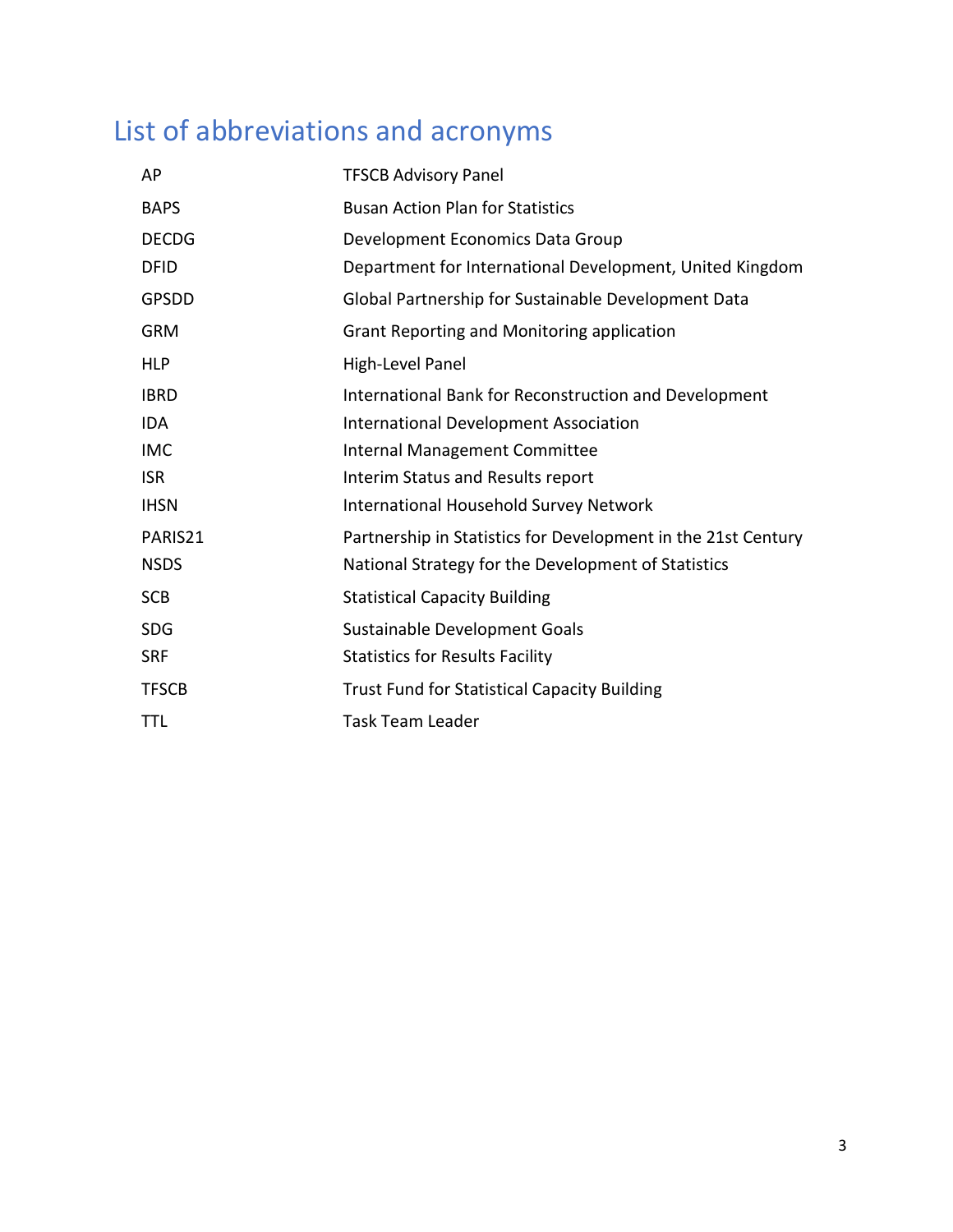## Introduction

The Trust Fund for Statistical Capacity Building (TFSCB), a multi-donor trust fund, was established in 1999 by the Development Data Group of the World Bank to address two areas - strengthen the capacity of statistical systems in low- and middle-income countries and support preparation of National Strategies for the Development of Statistics (NSDS).

Data are critical for good decision making. The demand for more and better data greatly increased in recent years with the global commitment to achieving the Sustainable Development Goals (SDGs) by 2030 and "Data Revolution". However, while demand has risen, resources to invest in data and statistics have historically been low. Addressing this critical gap has been the mission of the TFSCB over the last two decades.

The statistical environment has changed drastically. Today, there is a vast array of different types of data available to us – geospatial data, remote sensing data, text and big data – and we can take advantage of new approaches like artificial intelligence and machine learning. With the advent of new corporations and data partners, we have become much more connected and our relationship to and understanding of data has shifted accordingly. To adapt to these changes, the TFSCB expanded its supports and launched new programs: the "Innovations in Development Data" program was launched in Fall 2016 and the "Data Production" program was launched in Fall 2015. TFSCB also introduced support for better data dissemination and use with the "Open Data" program in 2012 and "International Household Survey Network (IHSN)" programs in 2018. At the same time, TFSCB continued to support more traditional (and much needed) Statistical Capacity Building (SCB) and NSDS.

Since its inception (TFSCB I to III), 404 projects have been approved, totaling US\$100 million, of which, 123 projects are active or soon to be active, and the rest are completed. The TFSCB supports all regions (Map 1) and supports a variety of thematic topics covering many SDGs. Two topical programs were introduced recently to address data-poor areas, such as Inclusive data and economic/enterprise surveys. The flexible nature of the TFSCB, underpinned by a strong focus on achieving measurable results, has enabled its successful evolution.



#### **Map 1: TFSCB supports every region (Number of TFSCB supported projects)**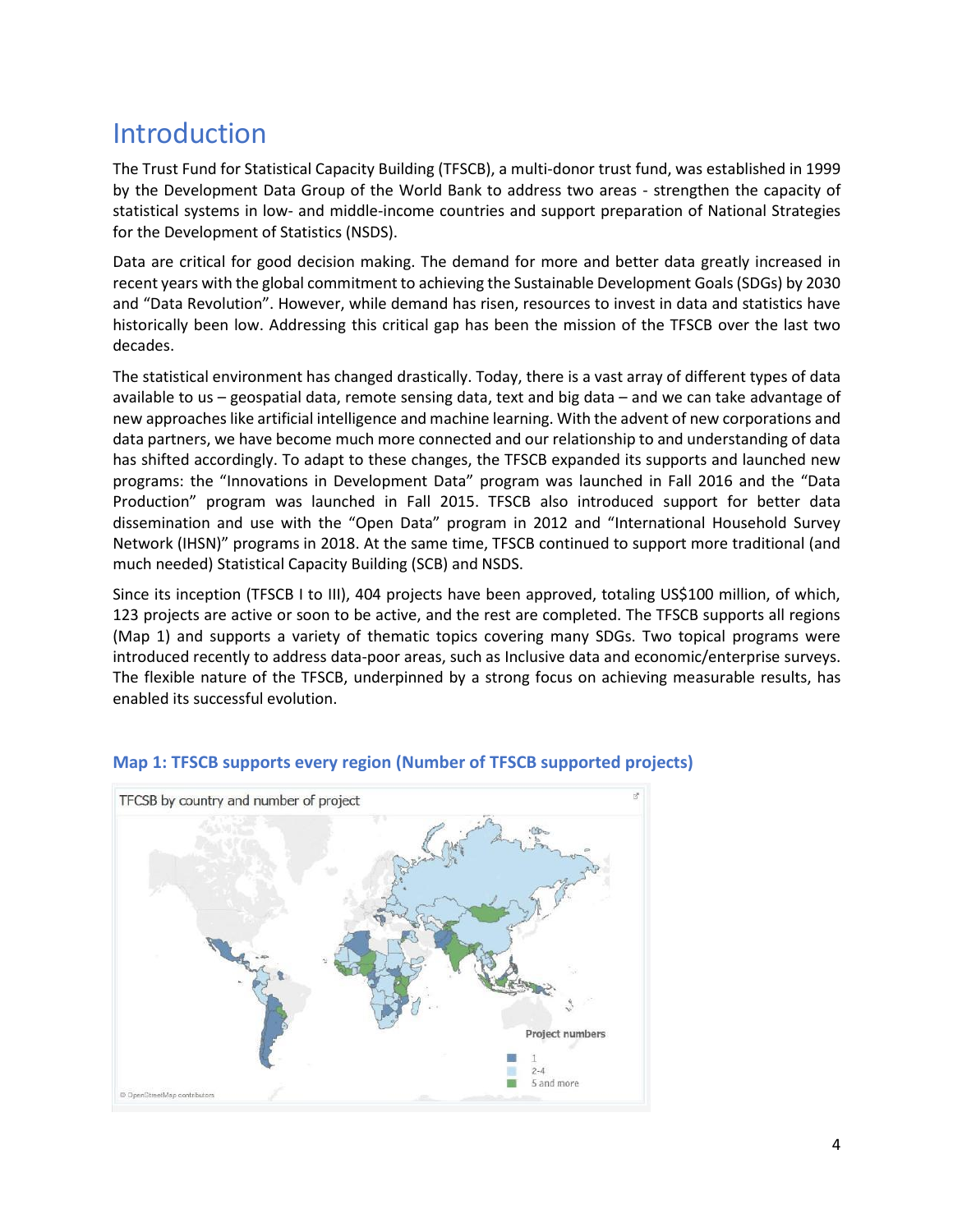Figure 1 shows the number of projects approvals<sup>1</sup> since 2000, distinguishing country-specific and regional or global projects. It should be noted that changes from year to year are more likely to reflect the level of available funds as much as any underlying changes in demand. The low amount in 2013 and 2017 reflect the limited funds availability at the time, rather than a lack of demand, while the increases in 2015 and 2016 reflect the introduction of the new programs of Data Production and the Innovation respectively. Approvals in 2018 includes the Fall 2018 window and Innovation program.



### **Figure 1: Number of Project Approvals**

## Financing the TFSCB

The TFSCB received generous contributions from United Kingdom's Department for International Development (DFID), IrishAid, Korea, Canada, France, Germany, the Netherlands, and Switzerland (Figure 2). These contributions fund TFSCB activities including capacity building projects and technical assistance, supervision of the projects, TFSCB management and administration, and outreach (Table 1).

The TFSCB has approved 404 projects, totaling US\$100 million. Table 1 shows the allocation by region and program. The largest share has been allocated to the SCB program, accounting for about half of the total allocation, followed by the NSDS and Data Production programs.

<sup>1</sup> Some projects are processed under large umbrella projects, but each individual project is counted here.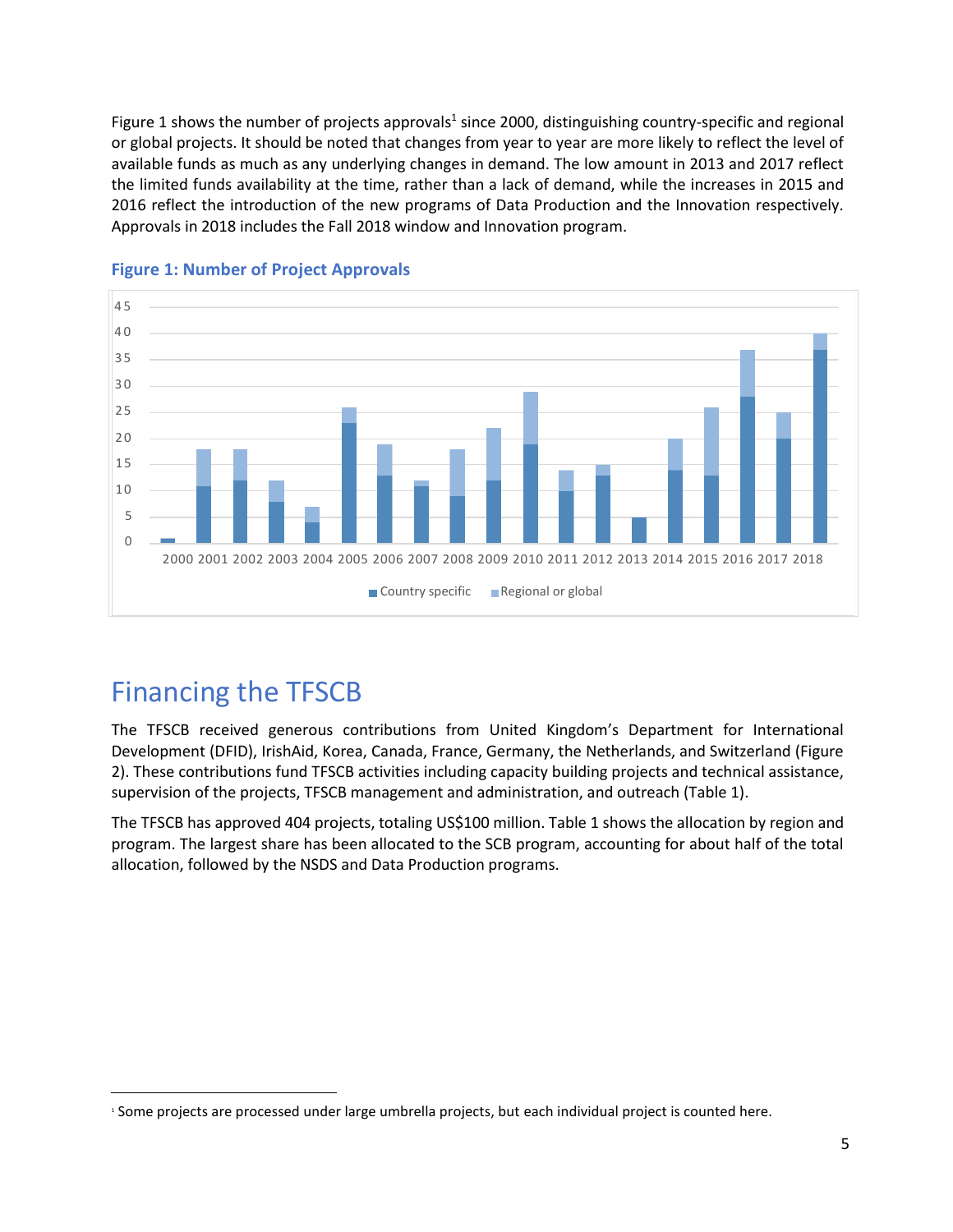

### **Figure 2: Donor contributions (TFSCB I – III, millions of US Dollars)**

Note: Some funds were returned to donors

### **Table 1: Project Commitments and Disbursements by Region and Type of Project from, TFSCB I - III (2000-2019, millions of US Dollars)**

|                                                | <b>SCB</b> | <b>Data</b><br>Produc<br>tion | NSDS/<br><b>NSDS &amp;</b><br><b>SCB</b> | <b>Innovati</b><br>on | <b>Open</b><br><b>Data</b> | Inclu<br>sive/<br>Econ | <b>IHSN</b> | Admin* | <b>Total</b> | <b>Share</b> |
|------------------------------------------------|------------|-------------------------------|------------------------------------------|-----------------------|----------------------------|------------------------|-------------|--------|--------------|--------------|
| <b>Sub-Saharan Africa</b><br>Latin America and | 13.9       | 10.3                          | 7.6                                      | 4.1                   | 0.6                        | 1.3                    | 0.0         | 0.0    | 37.8         | 38%          |
| Caribbean                                      | 9.0        | 0.1                           | 2.9                                      | 0.3                   | 0.1                        | 0.2                    | 0.0         | 0.0    | 12.6         | 13%          |
| <b>East Asia and Pacific</b>                   | 5.5        | 1.1                           | 3.1                                      | 0.7                   | 0.2                        | 0.2                    | 0.0         | 0.0    | 10.8         | 11%          |
| <b>Europe and Central</b>                      |            |                               |                                          |                       |                            |                        |             |        |              |              |
| Asia                                           | 5.8        | 0.5                           | 2.5                                      | 0.1                   | 0.8                        | 0.3                    | 0.0         | 0.0    | 10.0         | 10%          |
| <b>Middle East and</b>                         |            |                               |                                          |                       |                            |                        |             |        |              |              |
| <b>North Africa</b>                            | 2.3        | 2.4                           | 1.1                                      | 0.0                   | $\Omega$                   | 0.0                    | 0.0         | 0.0    | 5.8          | 6%           |
| <b>South Asia</b>                              | 1.6        | 1.4                           | 1.2                                      | 0.9                   | $\Omega$                   | 0.2                    | 0.0         | 0.0    | 5.4          | 5%           |
| Global                                         | 8.3        | 0.0                           | 0.1                                      | 1.1                   | 1.2                        | 0.2                    | 1.0         | 5.4    | 17.5         | 17%          |
| <b>Total</b>                                   | 46.5       | 15.9                          | 18.6                                     | 7.2                   | 2.8                        | 2.5                    | 1.0         | 5.4    | 100          |              |

\* Includes evaluation and workshops/seminars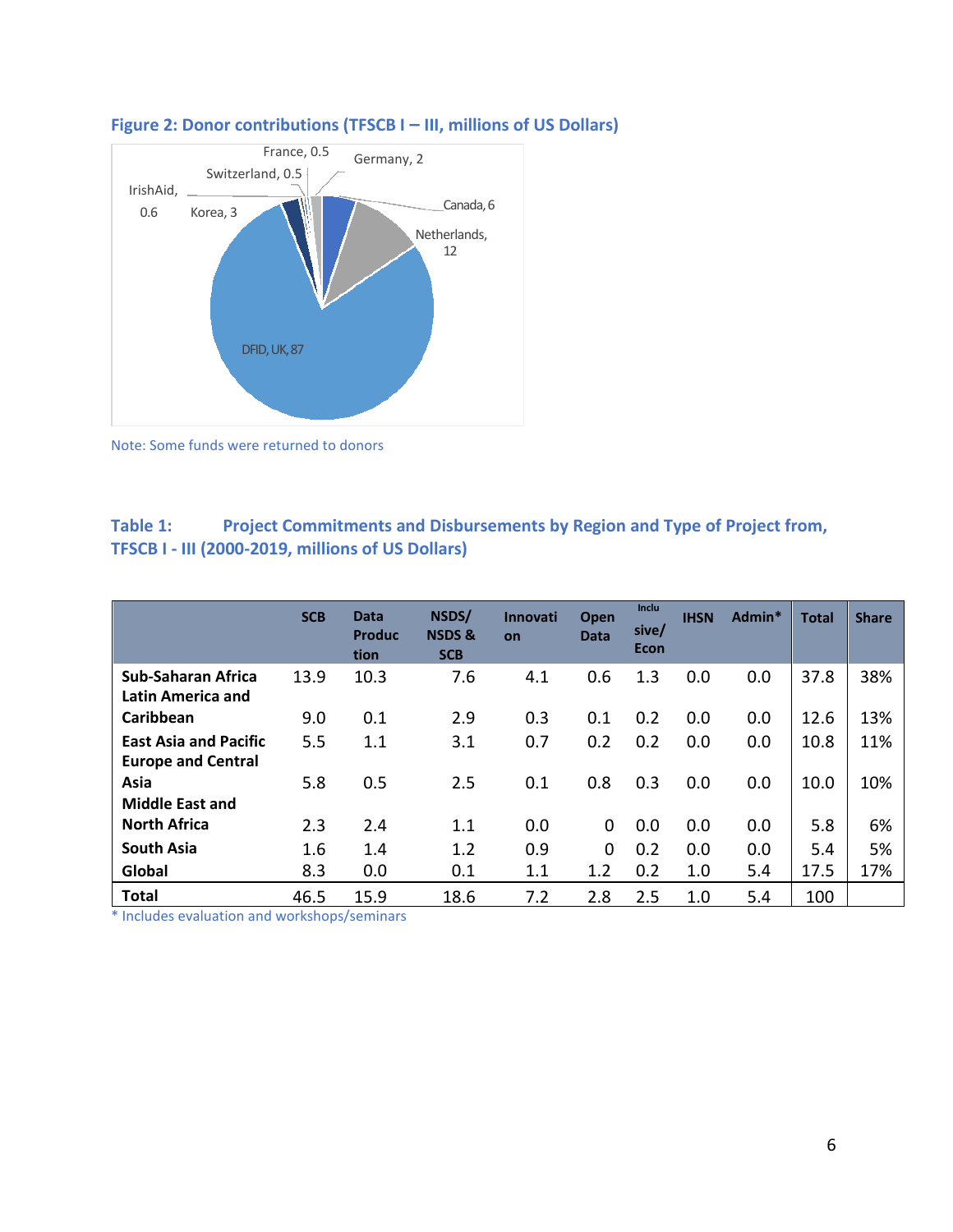



## Progress in the period (April 1, 2018 – March 31, 2019)

Between April 1, 2018 and March 31, 2019, the TFSCB opened two calls for proposals. The call for the Fall 2018 window was announced in September 2018. This call focused on four topics to generate higher competition and attract focused proposals. The focus areas are "Administrative data", "Areas difficult to capture", "Economic/Enterprise Survey program" and "Inclusive Data". Forty-two applications were submitted and 27 were approved, accounting for US\$4.5 million. The 27 approved projects consist of 6 for Statistical Capacity Building, 10 for Economic/Enterprise Survey, 10 for Inclusive data, and 1 for Data Production. In addition, a separate window for "Innovation for Development Data" was announced in Summer 2018, jointly with the Global Partnership for Sustainable Development Data (GPSDD) as in previous years, to attract wider audiences including academia and the private sector to reflect the program's innovative nature. The innovation program received 302 proposals and approved 7 projects for US\$1.6 million.

TFSCB works in countries where needs for better data are critical, often in fragile countries. Statistical offices and ministries in these countries work in difficult conditions with low capacity and low recognition for importance of collecting, sharing, and using reliable data. However, TFSCB projects are making lasting impacts which will endure beyond the duration of TFSCB projects. For example, in **Haiti,** TFSCB is supporting the improvement of education statistics. Despite the challenging country context due to political and civil unrest, it is making progress, including the installation of the "ministerial policy" for data sharing among different directorates of the Ministry of Education (MENFP) (For full story, see Box 1.).

This year, two new thematic programs were introduced to the TFSCB: The Economic/Enterprise Survey and Inclusive Data. The Economic Survey program aims to increase the availability and quality of economic surveys and firm level data to improve the compilation of national accounts by providing technical assistance to national statistical offices to maintain business registers, undertake economic surveys, and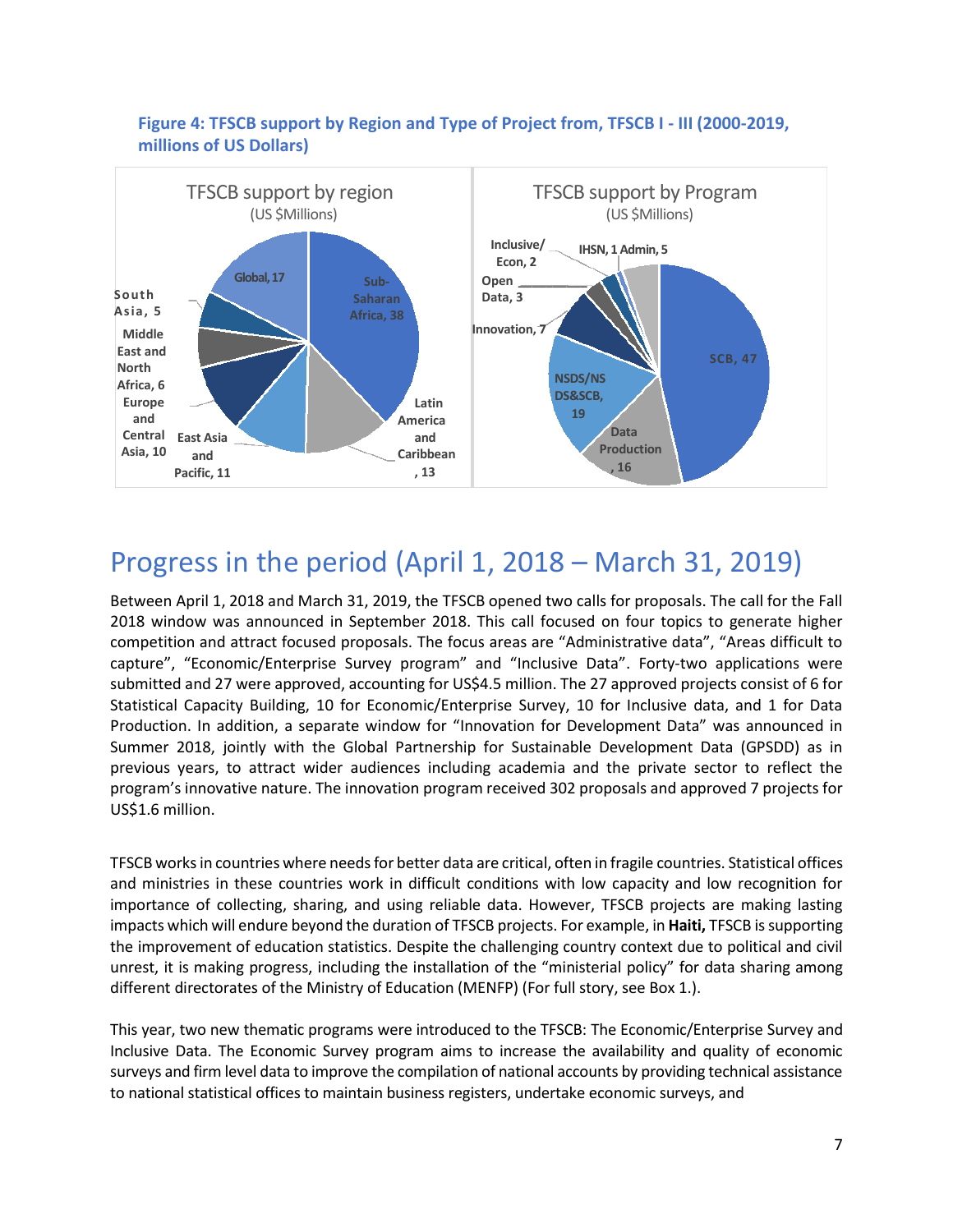analyze and utilize economic survey data. The Inclusive Data program aims at improving the data collection of hard-to-reach populations and to increase the availability of data disaggregated by sex, age, geographic location, and disability status to ensure inclusive decision making to "leave no one behind". The program supports countries to collect and use data on disability using The Washington Group short questionnaires, and pilot innovative approaches to count hard to reach groups (e.g., nomadic, remote islands). These two programs are still at an early stage of implementation, and the progress will be captured in the next Annual Progress Report in 2020.

The financial status of TFSCB III as of March 31, 2019 is shown in Table 2. All the committed contributions were received in this period, with the final tranches from DFID (US\$5.2 million) and IrishAid (US\$200,000). Of the US\$86 million provided from donor contributions, investment income, and transfers from TFSCB I and II, US\$85 million has been allocated.

| A |                | Donor contribution and Investment income                 | \$86  |
|---|----------------|----------------------------------------------------------|-------|
| B |                | <b>Total allocation</b>                                  | \$85  |
|   | <b>B1</b>      | Project allocation                                       | \$77  |
|   |                | o/w active/pending                                       | \$37  |
|   |                | o/w closed                                               | \$41  |
|   | <b>B2</b>      | Refunded to donors                                       | \$2   |
|   | B <sub>3</sub> | TFSCB oversight, proposal review, reporting & monitoring | \$4   |
|   | <b>B4</b>      | <b>TFSCB project supervision</b>                         | \$0.3 |
|   | <b>B5</b>      | Administration fee                                       | \$2.6 |
|   |                | Unallocated available funds (C=A-B)                      | \$0.8 |

#### **Table 2: Financial status of TFSCB III (millions of US Dollars)**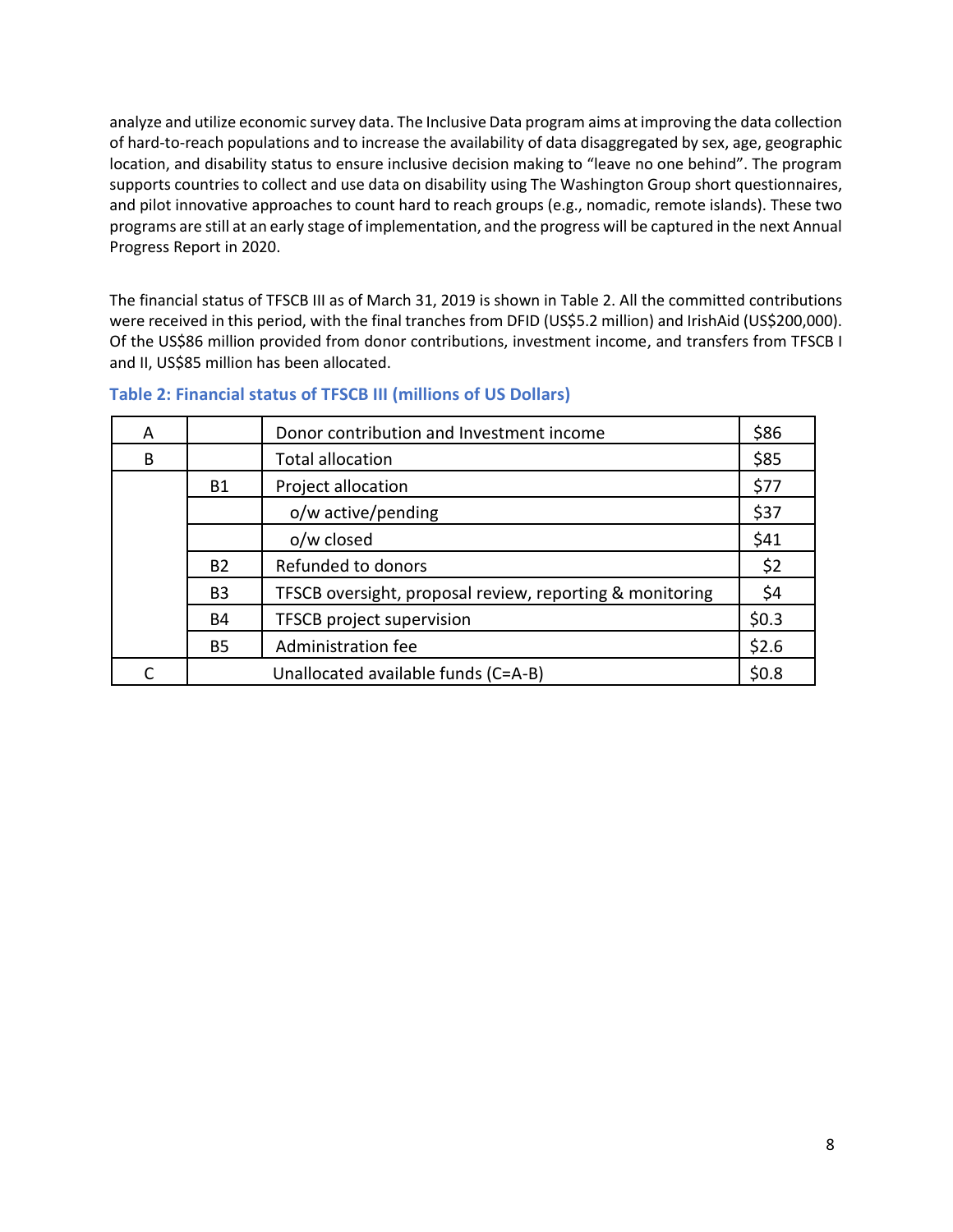#### **Box 1: The TFSCB is making impacts across the globe**

The TFSCB supported data collection and analysis of **Sierra Leone**'s Integrated Household Survey in 2018. This was a pivotal period for Sierra Leone: the government was transitioning to new leadership for the first time in ten years, while the country was striving to recover from the recent Ebola outbreak. The TFSCB assistance covered the whole lifespan of the survey, including developing the questionnaire and sampling, introducing a new data capture system and geospatial data, training field workers, monitoring quality control, and helping to clean and rigorously analyze the data. Through this work, Statistics Sierra Leone's capacity to collect and analyze survey data was substantially enhanced. One of the major innovations that this project achieved was that from the data entry stage to the data monitoring phase, multiple new applications – like DropBox, Stata, and WhatsApp – were used to streamline the data collection process. Using these platforms allowed for prompt intervention for data entry errors, resolving data quality issues quickly. The data collection was completed in December 2018 and the microdata will be disseminated in 2019. In addition to updating poverty and food security estimates and assessing the effects of increased petroleum prices on poverty, the data will be used as a baseline to assess the short-term impact on enrollment, and out-of-pocket expenditures on education of the government's flagship *Free Quality Education* program. Now Sierra Leone can look towards the future with more confidence, knowing that it can continue to design and execute compelling surveys and employ them in service of datadriven decision-making.

**Digital Farm**: 500 million smallholders produce 70% of the food consumed globally yet most of them do not have access to actionable data and information to improve farming systems or strengthen resilience. The project from the Innovation window helped smallholder farmers in **Kenya, Tanzania, and Uganda**, respond to climate risks by integrating multiple sources of weather data. This project captured and analyzed 12 months of weather data at individual farm location for the first time ever in Sireet, Kenya and Bushenyi, Uganda by installing 20 weather stations. The innovative impacts of this project help farmers to mitigate the impacts of changing climates and extreme weather events.

In **Haiti,** the TFSCB is supporting the improvement of education statistics with the Education Management Information System (EMIS) and the data collection process. Despite the challenging country context, which put the policy dialogue on hold due to threats to a key counterpart followed by political and civil unrest, it manages to make progress. One of the achievements is the improvement of the "ministerial policy" about data sharing among different directorates of the Ministry of Education (MENFP). A workshop on EMIS with technical directorates of the Ministry of Education highlighted the importance of data and evidence-based decision making, and it developed a Memorandum of Understanding (MOU), signed by the minister, which encourages use and dissemination of data going forward.

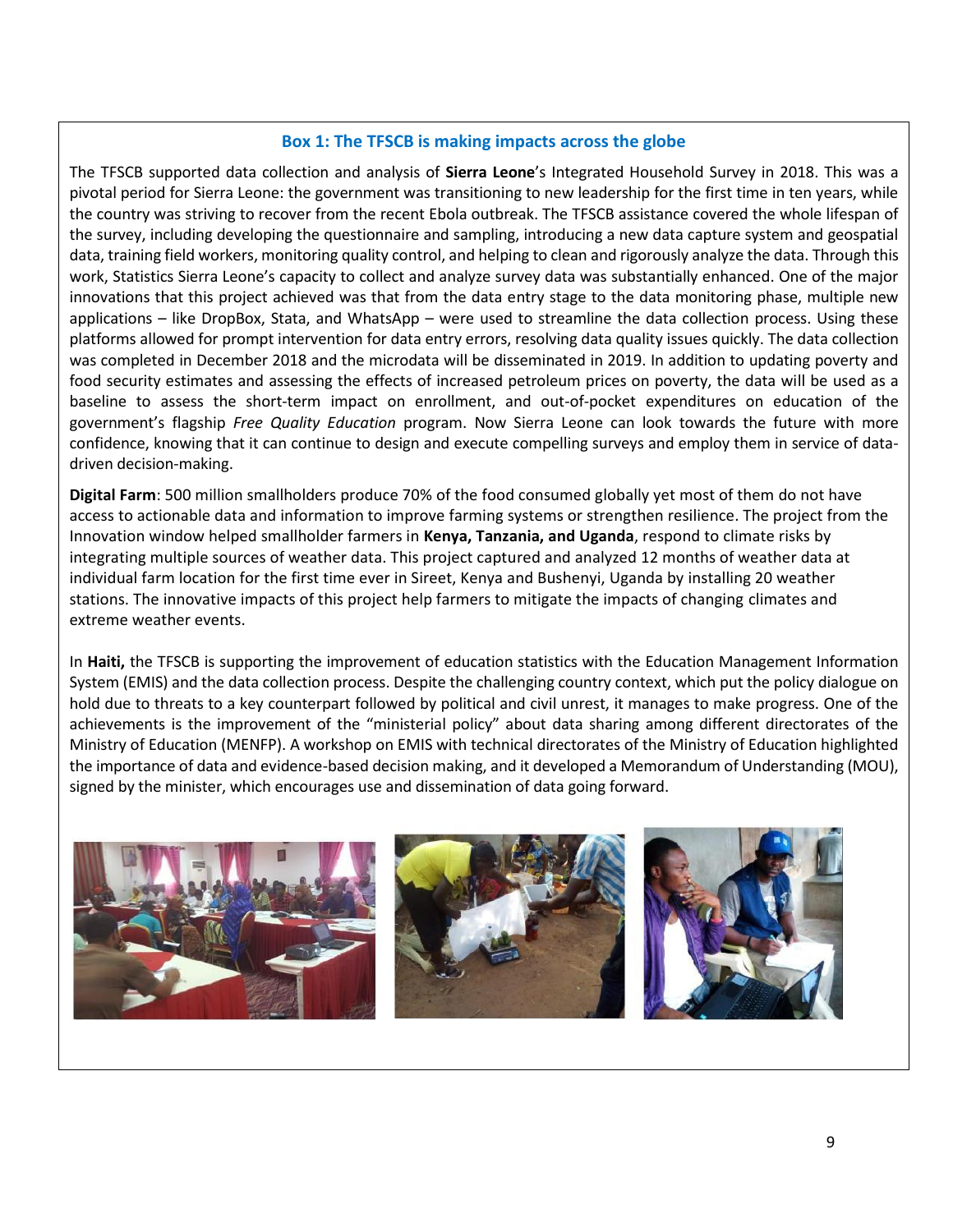The following section highlights achievements of the TFSCB projects by program.

### Data Production

The Data Production program was launched in Fall 2015 to support data production in key areas to help monitor progress towards SDGs and national development targets. Since the launch, 38 "data deprived" and "vulnerable to data deprivation" countries have benefitted from support under this program to prepare and conduct household surveys, disseminate and use the data, totaling US\$16 million. All of them had a strong focus on technical assistance/skills development, and 12 countries also received support for the survey operation. Currently 8 projects are active.

All regions benefited from the program: 21 countries in Sub-Saharan Africa, 6 in Middle East and North Africa, 5 in South Asia, 3 in Europe and Central Asia, 2 in Latin America and the Caribbean, and 1 in East Asia and Pacific. The majority of countries have already completed the data collection, except for 5 countries currently in the field. The micro data for 9 countries are available (Armenia, Bangladesh, Haiti, Mauritania, Malawi, Maldives, Namibia, Saint Lucia, and West Bank and Gaza) and the rest is planned to be available in 2019.

The Data Production program was particularly powerful in its approach to combine financial support with technical assistance. This approach worked well in "data deprived" and low statistical capacity countries, by not only producing new datasets, but also providing tailored technical assistances, often in the full life cycle of household surveys, to assure the lasting impact in the national statistical systems. The TFSCB supported data collection and analysis of **Sierra Leone**'s Integrated Household Survey in 2018 in a pivotal time for Sierra Leone politically and socio-economically. The TFSCB assistance covered the whole lifespan of the survey, from preparation to use of the data, including multiple new data capture applications. The data collection was completed in December 2018 and the microdata will be disseminated in 2019. The data were already used to update poverty and food security estimates, and more analysis are planned. (For full story, see Box 1.)

In addition, TFSCB's Data Production support prompted countries to plan for future rounds of surveys – proving TFSCB's catalytic role. For example, **Sao Tome Principe** already secured funding for the next household survey in 2020 through an IDA lending operation which will build on the experience and improved knowledge from the TFSCB support in 2017.

The TFSCB Data Production program introduced new approach in countries, by supporting the use of Computer Assisted Personal Interview (CAPI) systems or other new data capture applications as seen in **Myanmar** and **Sierra Leone**. CAPI technology can significantly reduce the time lag between data collection and data analysis, dramatically improve data quality, and reduce survey costs. In addition, CAPI technology also provides the ability to integrate household survey data with different types of data such as GPS coordinates and audio/video recordings, opening up innovative possibilities of tackling policy-relevant questions. Countries appreciated the value of CAPI and they are continuing to use the tablets and CAPI for the subsequent surveys. The datasets produced by surveys enable more focused and disaggregated analysis to understand the situation of the most marginalized groups, fulfilling the pledge of the Inclusive Data Charter and the promise of "Leave No One Behind". About half of the surveys included disability questions, mostly drawn from the harmonized Washington Group short questions, producing comparable disability data. TFSCB will continue the support to analyze data with strong focus on bringing the invisible "visible".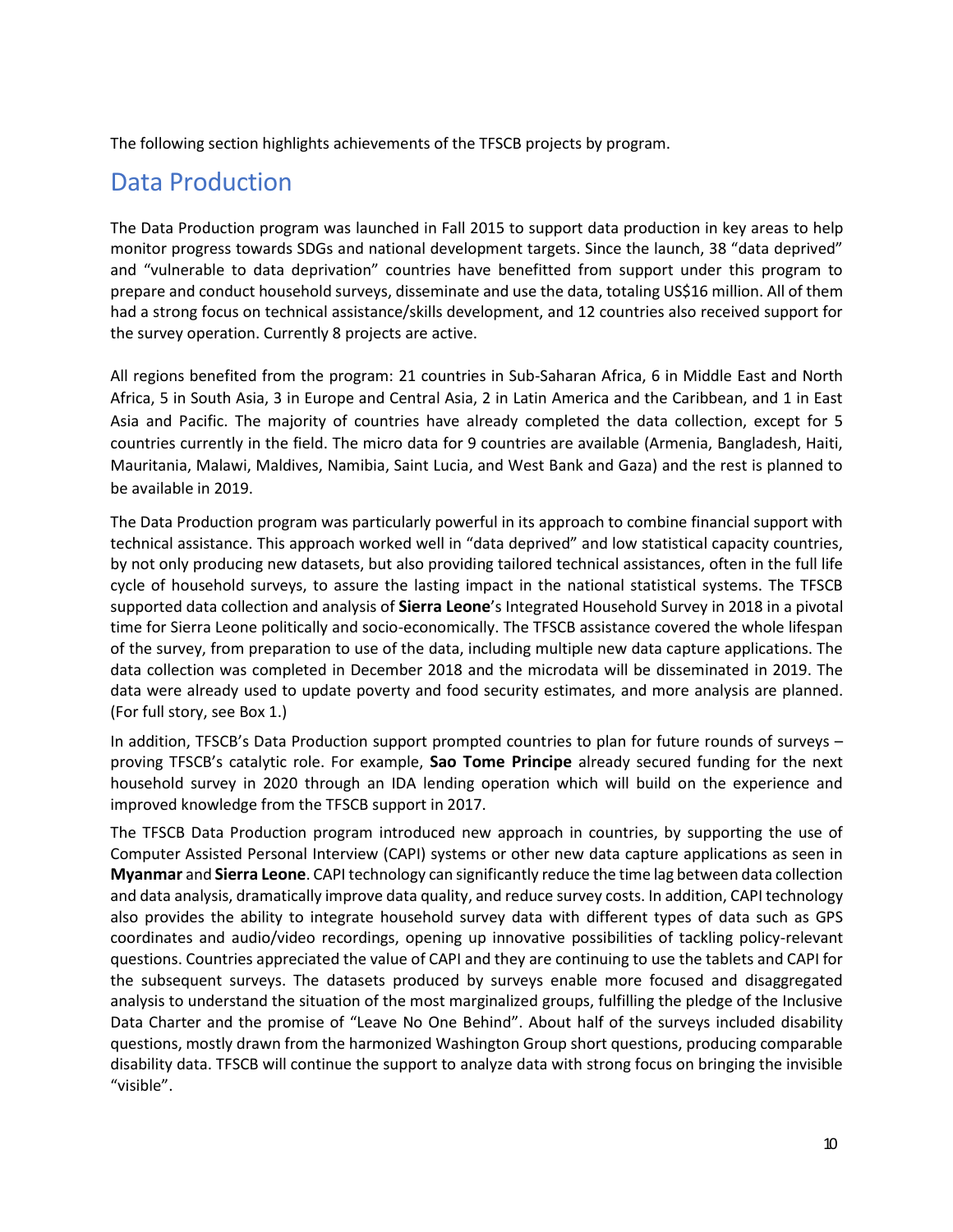### Innovations in Development Data

In Fall 2016, the TFSCB launched a program for "Innovations in Development Data". An overarching aim of the Innovation program is to generate learning about what works and what doesn't in specific projects, and more broadly, learning about the process of development data innovation financing itself. The program finances improvements in the way development data are produced, managed, and used. It finances both innovations in technology and methods, as well as innovations in approach - encouraging collaboration between new actors to solve challenges related to development data.

To date, 31 Innovation projects have been funded, ranging in amounts from around \$50,000 to US\$250,000 and 7 innovation projects from round 3 are is in pipeline. A seed round of five projects was funded in Spring 2016 (prior to the launch of the Innovation program). In Fall 2016, "Round 1" called for proposals thematically related to the SDGs, and 14 applications (US\$2.4 million) were funded. In Fall 2017 "Round 2" called for proposals under the themes "Leave No One Behind" and "The Environment", and 12 projects, totaling US\$2.5 million, were funded. In Summer 2018, "Round 3" called for proposals with the themes of "Scaling local data for impact" and "Fostering synergies between the communities of non-official data and official statistics". A total of 302 proposals were received, of which 180 met all the eligibility criteria, and after multiple rounds of reviews, 7 applications, totaling US\$ 1.6 million, were selected and will be funded in 2019-2020 time. Building on the lessons learned from the review and selection process from the previous rounds, focused themes and a more streamlined review and selection process were implemented in the third round. Proposals representing every SDG, and every geographic region of the world, were received across all rounds, indicating a huge level of interest in this area of innovation.

Rounds 1 to 3 were run in close collaboration with the Global Partnership for Sustainable Development Data (GPSDD) who helped to design the call for proposals, promoted the calls for proposals to a broad external network of potential applicants, and were part of the review and selection progress. For Round 1, the GPSDD has also been closely involved in monitoring project implementation and all Round 1 projects are completed.

Though all projects are innovative in nature, progress has been steady with encouraging results in producing useful, cost-effective outputs. For example, 25 projects have resulted in data or methods which allow data to be produced faster, more cheaply, at a higher resolution or granularity, or where there were no data before.

Some of the noteworthy results from projects are:

**Scaleup of the Pastoral Early Warning System in the Sahel:** Action Against Hunger's Pastoral Early Warning System (PEWS) tracks impacts of climate change on pastoral conditions for mobile livestock herders in the Sahel and improves decision-making in mitigating drought. This was one of the few projects that focused on scaling an existing innovation and has made signification progress. The achievements include harmonization of a Short Message Service collection system that allows users to collect data from pastoral areas and synchronize it to a server, without the data collector being connected to the internet. The creation of an automated biomass analysis system has allowed for a regular analysis of vegetation conditions in the Sahel, without the need of humans to perform the data treatment. This system, available on Geosahel.info, is free of charge. Biomass data is available at a 1km resolution (with the possibility to downscale it to 300m now being tested). The sentinel sites were scaled up from 50 to 110 sentinel sites.

This project was reported in media outlets and the details given below.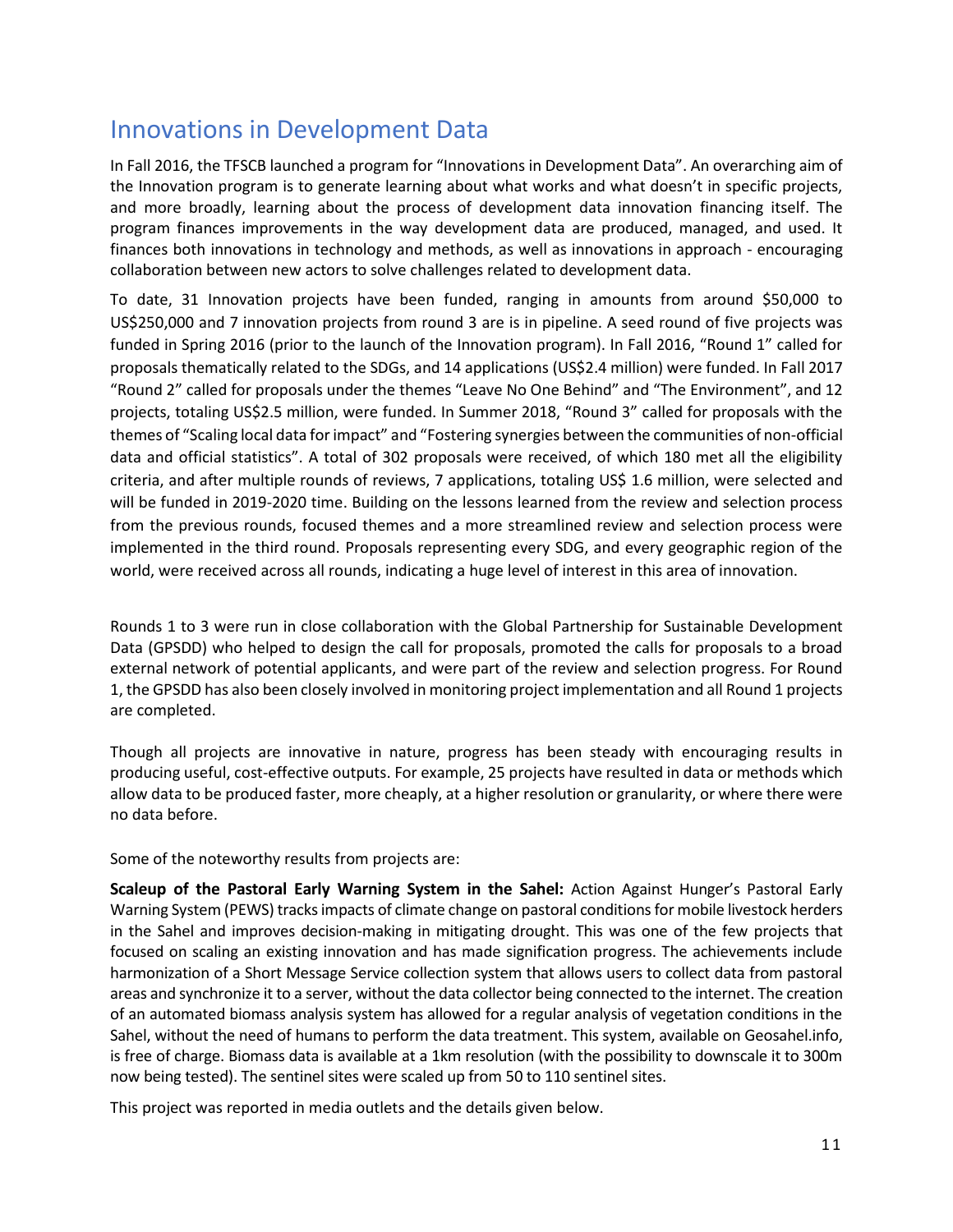How open and free EO data are used for monitoring West-African cattle herders <https://2018.gstic.org/blog/open-and-free-eo-data-for-monitoring-west-african-cattle>

Famines are becoming more frequent in the Sahel- The Economist: [https://www.economist.com/middle](https://www.economist.com/middle-east-and-africa/2018/10/25/famines-are-becoming-more-frequent-in-the-sahel)[east-and-africa/2018/10/25/famines-are-becoming-more-frequent-in-the-sahel](https://www.economist.com/middle-east-and-africa/2018/10/25/famines-are-becoming-more-frequent-in-the-sahel)

Early Warnings, Late Responses to Senegal's Food Crises [https://www.irinnews.org/special](https://www.irinnews.org/special-report/2018/10/18/early-warnings-climate-change-senegal-food-crisis)[report/2018/10/18/early-warnings-climate-change-senegal-food-crisis](https://www.irinnews.org/special-report/2018/10/18/early-warnings-climate-change-senegal-food-crisis)



New data available every 10 days on Geosahel.info. Users generate own reports by clicking on an area of interest and creating time series datasets.

**Bridging Development and Emergency Data Gaps for the Refugee Crisis:** Led by Humanitarian OpenStreetMap Team (HOT), this project has built citizen-generated map layers for 12 refugee hosting districts in Uganda, primarily by the refugees themselves, and other identified priority areas. Four additional districts have been partially mapped to generate and make available base layer maps of areas bordering the Democratic Republic of Congo in support of the ongoing national Ebola preparedness plan. 1,500,000+ buildings and 36,000+ kilometers of roads have been digitized. In addition, 4000+ facility points have been collected (i.e., mapped health clinics, schools, etc.) by surveyors on the ground, further enhancing the value and usability of the citizen-generated maps to stakeholders. All this data and information is available via the free and open OpenStreetMap database and is being made available to local and national government, NGOs, and anyone else interested in using this data. Easy to use exports for a wide range of infrastructure and services are available via

<https://data.humdata.org/search?organization=hot&q=Uganda> in shapefile and GeoPackage format. Several training and workshop events have been delivered, focusing specifically on training and increasing the capacity of refugee and host community members across Uganda. The project reached the target number of 300 refugee and host community members trained and, furthermore, anticipate the final number for this indicator to increase due to remaining field activities scheduled to take place before the end of the project. Production of interactive maps around core refugee topics has been the focus as they

are effective, simple and clear method for presenting data on a specific issue. To date, fifty-seven interactive maps have been produced using uMAP platform based on refugee and host community-generated data. For example, this map

[\(](http://umap.openstreetmap.fr/en/map/distance-to-food-distribution-points-nakivale-refu_300298#12/-0.8130/30.9375)http://umap.openstreetmap.fr/en/map/distance-tofood-distribution-points-nakivale-refu\_300298#12/-

0.8130/30.9375) visually highlights the distance that refugees in specific villages must travel to reach the nearest food distribution points. There has previously been little or no data available in any of the areas now

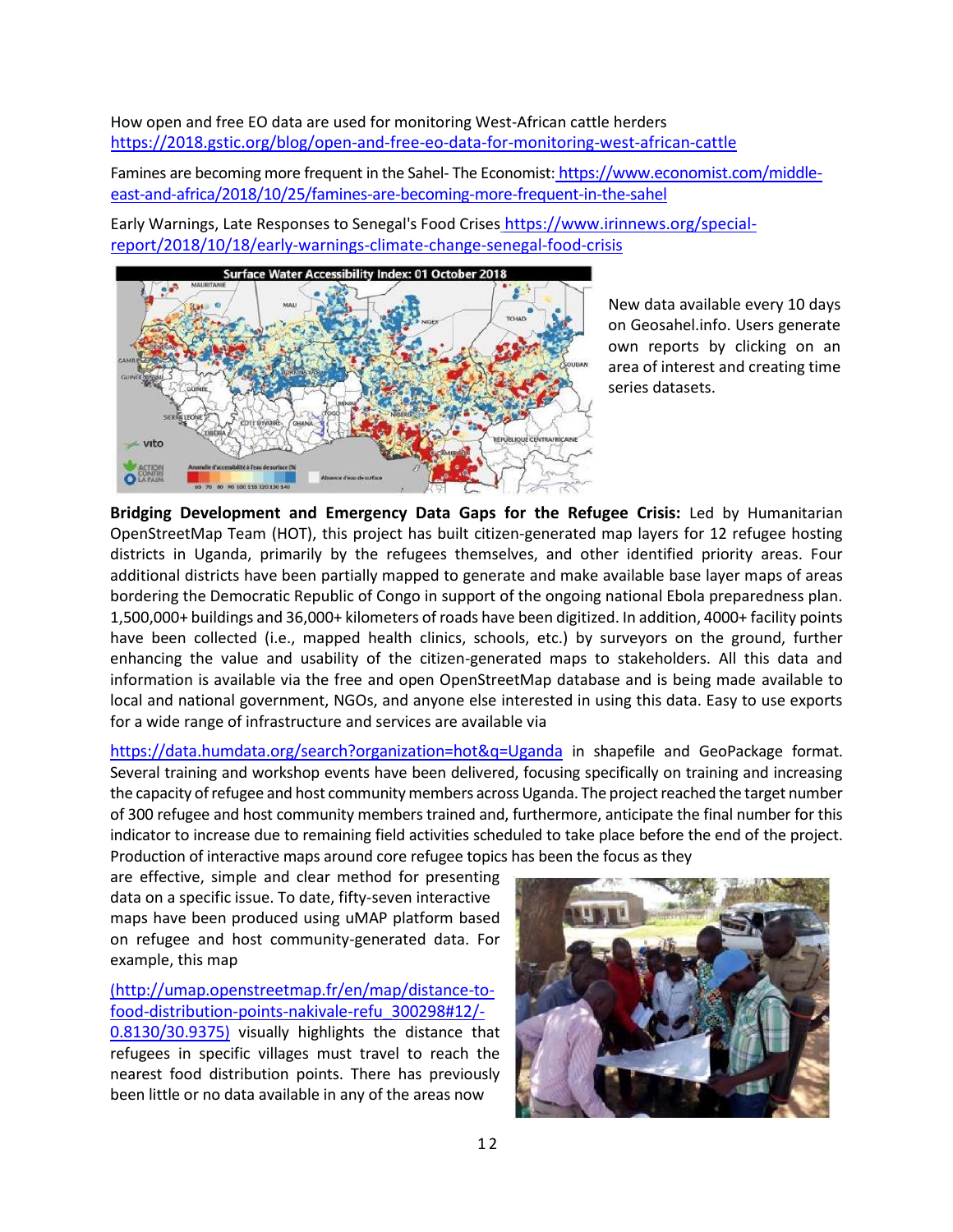mapped by the project. This project focuses on the following disaggregation (i) wheel chair access (ii) sanitary supplies provision (iii) distances between communities and Education, Health, WASH, social amenities and (iv) access to electricity and village level.

The BBC put together a segment, titled "Charting the Uncharted: The Volunteers Putting Unknown Villages on The Map," about HOT's refugee and host community member led data collection activities and its challenges in Arua district, Uganda. <https://www.youtube.com/watch?v=ywkhjI0aCTI>

## Statistical Capacity Building (SCB) and National Strategy for the Development of Statistics (NSDS)

While new programs joined the TFSCB in recent years, Statistical Capacity Building and NSDS have been TFSCB's original and critical programs, and they still account for about half of the TFSCB support. Today there are 40 active SCB projects, 3 NSDS projects and 5 NSDS/SCB combination projects, accounting for US\$18 million. Six of them were approved in the Fall 2018 window (all SCB projects). Demands and applications for SCB/NSDS projects continue to be high.

Activities in the SCB projects range widely, covering different topics (e.g., education, health, National Accounts, poverty, violence, energy), different instruments (e.g., household survey, administrative data, census), and different approaches (e.g., harmonization of definitions, piloting new methods and tool, technical assistance for sampling, analysis, dissemination). This is because TFSCB provides timely and tailored support to the countries focusing on their demands and priorities.

Each SCB project has new ideas and new approaches to improve statistical systems. For example, in **Bandung City in Indonesia,** the first modern portal to disseminate data for public procurement was developed to increase transparency and accountability to ensure better service for people (For full story see Box 2.). In **Nepal**, the first Time Use Survey with a focus on women's unpaid work was discussed, which brought all the stakeholders to the table. In **Costa Rica**, an integrated household survey system is being developed harmonizing sampling, thematic coverage, and survey processes. In **Uganda**, the BOOST methodology, a well-known cost-effective approach to collect public finance data, is being applied in education finance for the first time.

The number of TFSCB supported projects for NSDS has decreased in recent years, as the majority of countries already have NSDS, and others are updating NSDS with their own budgets or with other resources. This is great news as TFSCB, as a catalyst, encourages country ownership and partner collaborations. However, TFSCB still incentivizes new countries to join the preparation of NSDS. For example, TFSCB is supporting the first NSDS of **Arab Republic of Egypt**. The project is at the preparation stage, but it will soon support the Central Agency of Public Mobilization and Statistics (CAPMAS) to carry out sectoral assessments and preparation of a NSDS. (For full story see Box 2.)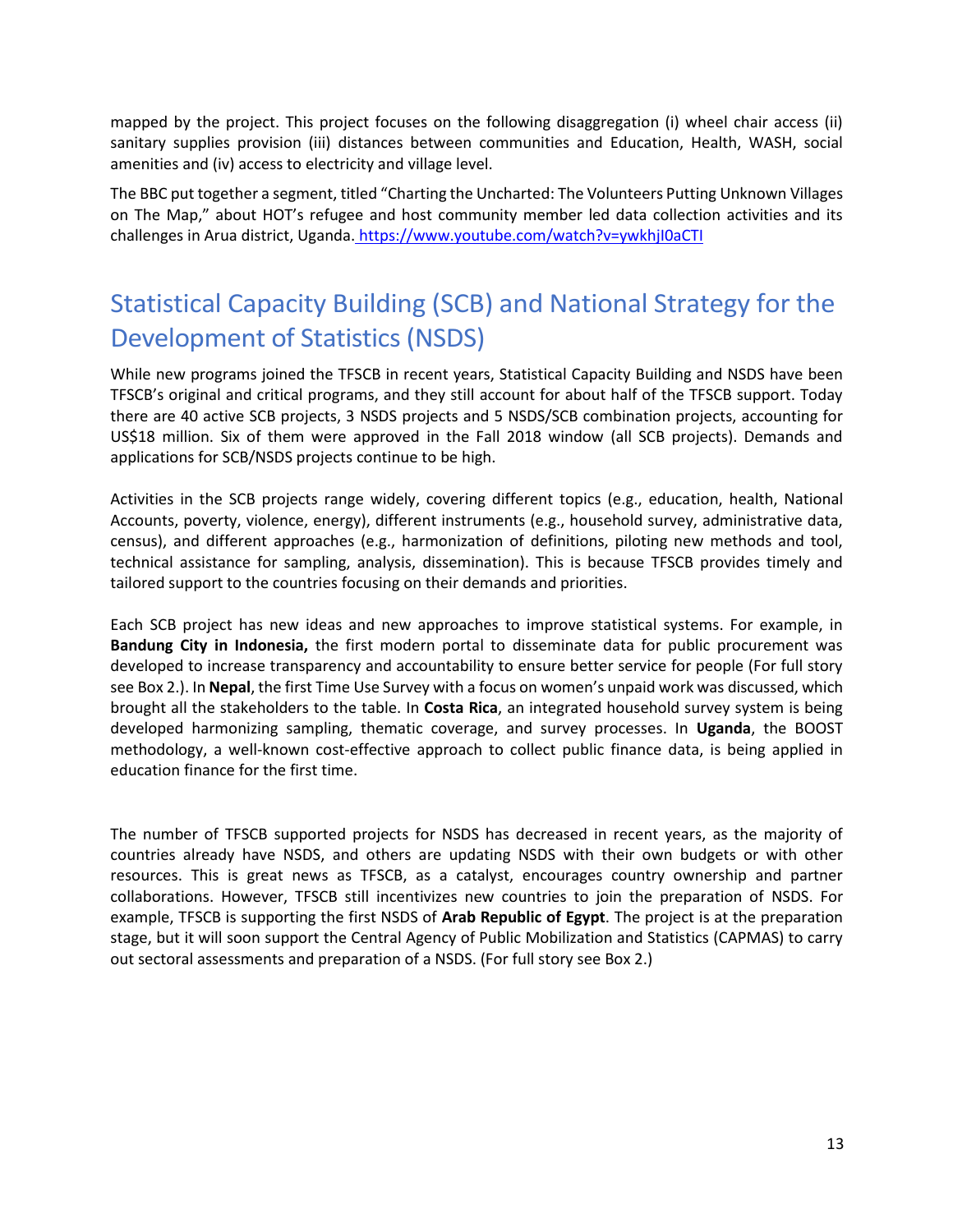#### **Box 2: The TFSCB is making impacts across the globe**

In **Djibouti**, the TFSCB supported the preparation of the **NSDS** 2016-2020 and the first national accounts. Previously Djibouti's national accounts relied on other sources, but the first national accounts were produced in 2018. This work has created a cross-sectorial and institutional collaboration and synergy around data, highlighting the importance of data, up to the highest level. As a result, the government transformed the "directorate of statistics (DISED)" into a "National Institution of Statistics (INSD)" and [the law](https://www.presidence.dj/texte.php?ID=26&ID2=2019-02-27&ID3=Loi&ID4=4&ID5=2019-02-28&ID6=n) about the establishment of INSD was declared by the President of Djibouti in February 2019. This recognition and collaboration on data production is an important departure for Djibouti for reliable data that will support policy decisions in this rapidly changing country.

The TFSCB is supporting the first NSDS of the Arab Republic of **Egyp**t. Egypt is undertaking a comprehensive and bold economic reform program and recently adopted the national Sustainable Development Strategy, "Egypt 2030", which heightened the importance of a strong statistical system. However, Egypt does not yet have a NSDS which guides wellcoordinated, well-resourced statistical system. The project is at the preparation stage, but it will soon support Central Agency of Public Mobilization and Statistics (CAPMAS) to carry out sectoral assessments for the preparation of NSDS.

Five small island countries in the Caribbean (**Belize, Grenada, Guyana, Jamaica and Suriname**) suffered from sparse and incomplete data on energy. To improve their **energy statistics**, a TFSCB project helped with the analysis of energy structure, institutional and regulatory framework. NSO staff are trained to implement an internationally recommended methodology and compile energy statistics based on the harmonized methodology. It was identified that the Caribbean countries have difficulties in data gathering and aggregation of energy statistical information. So this project helped strengthen the energy statistics system and capacity.

**Nigeria** is developing a poverty and conflict monitoring system that collects data using cell phones in the conflict affected Northern region. Conflicts and armed violence are increasingly affecting the Northern region, and it has affected many people with forcible displacement and food insecurity. There is a demand to understand socio-economic impacts of the conflict. Unfortunately, a comprehensive analysis of the region has not been possible because of the limited availability of, and difficulty in collecting, data. This project will design the questionnaire, train interviewers, develop data entry and reporting systems that will be updated every 2 to 3 months.

The TFSCB supported the local government of **Bandung City in Indonesia** to improve the availability and accessibility of public expenditure and procurement data. The project upgraded the Bandung Integrated Resource Management System (BIRMS) and developed the first modern portal (BIRMS portal) to disseminate data for public procurement and contracting which is fully compliant with the Open Contracting Data Standard (OCDS). These tools increased transparency and accountability in the use of public funds to ensure better service to people.

In **Lebanon**, the National Vital Data Observatory system (NVDO) was developed to link health data from hospitals and the Ministry of Public Health to enhance interoperability of health data for better dissemination and analysis. Relevant staff at the Ministry and hospitals were trained on the use of the systems and the key performance indicators. The National Health Account was also updated according to the new System of Health Accounts 2.0, in collaboration with World Health Organization (WHO).

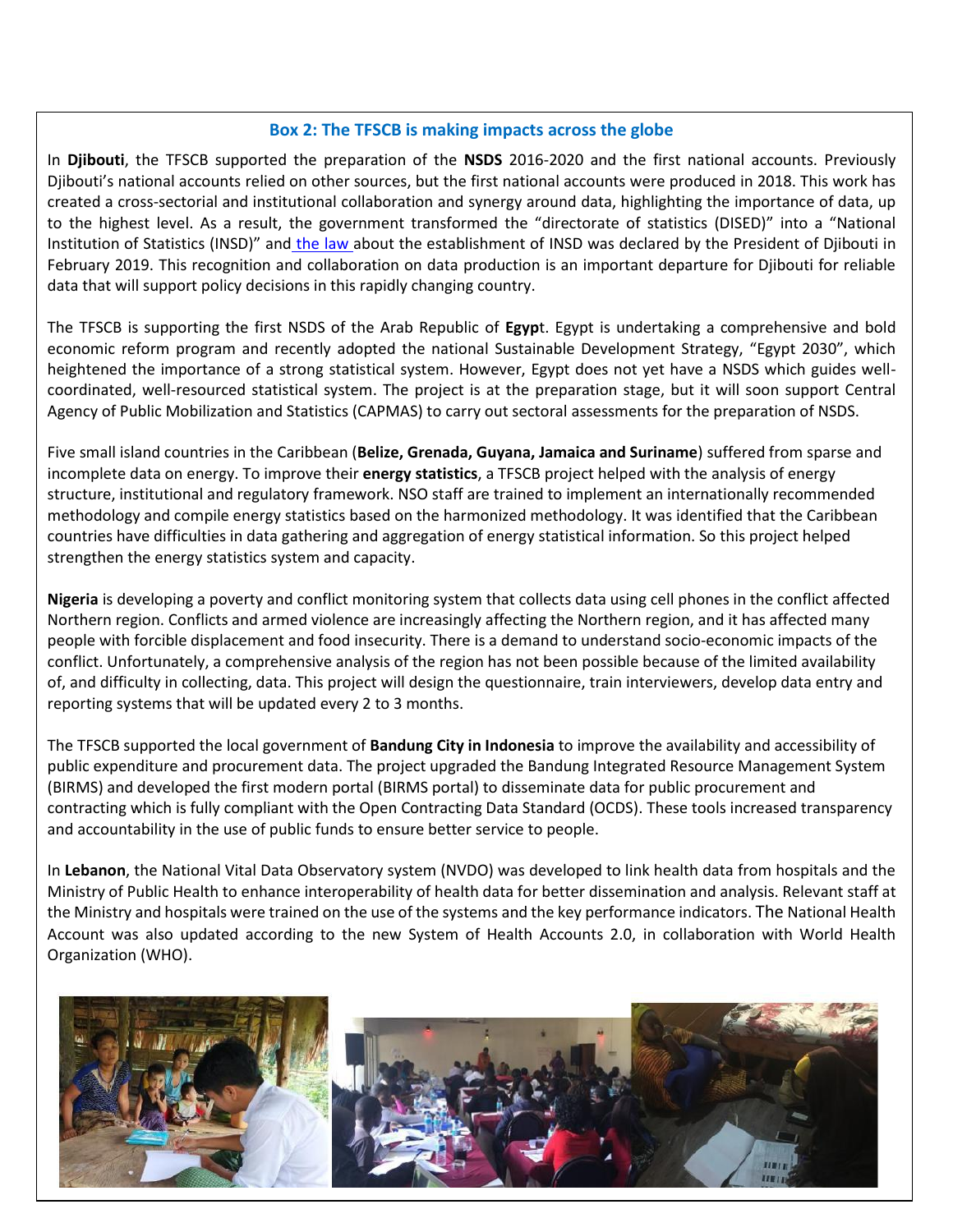### Open Data

The World Bank has been at the forefront in providing direct, machine-readable access to quality data on development with the Bank operations. Open data increases government transparency, provides information for evidence-based decision-making, improves public sector service delivery, increases economic opportunities and fosters citizen engagement in public policies and projects at the national level, or in one or more sectors, or one or more sub-national governments. The TFSCB has been supporting Open Data since 2012.

With TFSCB support, the World Bank continued to make strong progress in its mission to support low- and middle-income countries in their commitments and implementation of open data initiatives.

#### Open Data Readiness Assessments

Three additional countries completed Open Data Readiness Assessments (ODRAs) in FY19:

- ⚫ **Liberia** completed its ODRA in June 2018 and is now working to move ahead with its recommendations as part of a larger project on public financial management. The ODRA found significant challenges across all assessment dimensions, and recommendations focus initially on policy changes, pilot data projects, and capacity building to be advanced under an IDA project in FY20.
- ⚫ **Paraguay** completed its ODRA in September 2018. It found the government's goal of increased transparency to be a strong foundation for open data. Paraguay is now in discussions with the World Bank on how to develop and implement an effective open data policy using other countries' experiences as models.
- ⚫ **Vietnam** completed its ODRA in January 2019 in parallel with a Digital Government Readiness Assessment (DGRA). Its next priority is to address gaps in policy and to develop approaches to foster a culture of data sharing.

In total, 40 ODRAs have now been completed in 35 countries with TFSCB support at the national and subnational levels. An additional 6 known ODRAs have been completed by other organizations.

#### Open Data E-Learning Courses

The online Open Data E-Learning Course series was completed and launched by the World Bank in the summer of 2018 and is now available a[t](http://opendatatoolkit.worldbank.org/elearning.html) [http://opendatatoolkit.worldbank.org/elearning.html.](http://these/) These training courses are designed to address gaps in capacity building resources by making essential skills available to anyone free of charge. Each course (the first designed for data producers, the second for data users, and the third for policymakers) provides deep technical skills, extensive examples and case studies, with an emphasis on open data in developing countries. The courses are currently available in English with plans to produce a Spanish translation in FY20.

Over 120 users have completed at least one the online courses to date. However, because the syllabus and material are licensed under Creative Commons, a non-profit Organization, other organizations are making use of the courses as part of their own training programs. For instance, Code4Africa has adapted the courses to train reporters, activists, and data publishers through in-person workshops with total attendance of 225 so far. In addition, the Nigeria Bureau of Statistics (NBS) has developed its own version of the open data courses (in partnership with Code4Africa) for staff training and has requested similar packages targeted at downstream ministries. Discussions for similar training are underway in Kenya.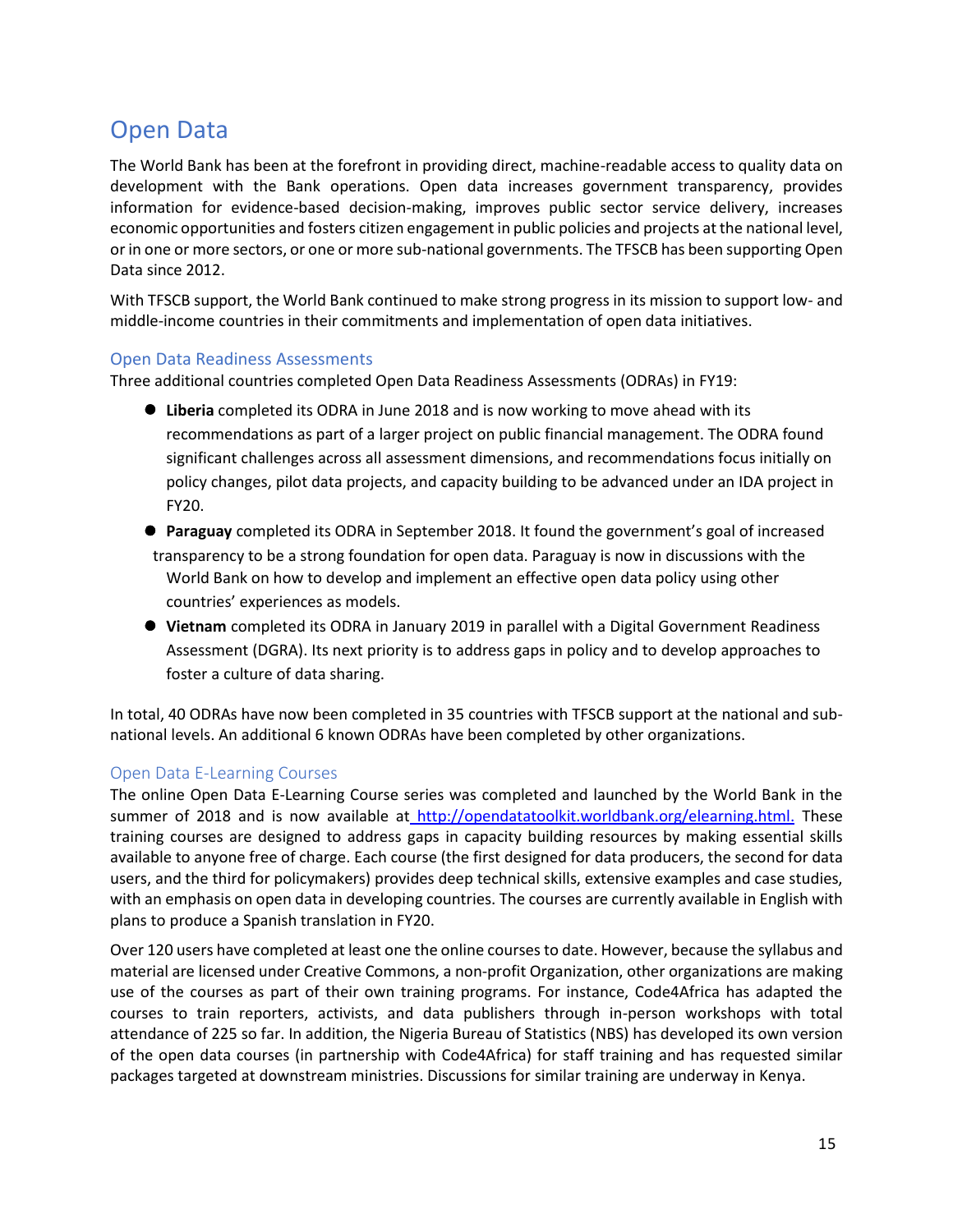## International Household Survey Network (IHSN)

The International Household Survey Network (IHSN – [www.ihsn.org\)](http://www.ihsn.org/), a highly regarded program established in 2004, is a network of international agencies (not a legal entity) established as a mechanism to improve the availability, accessibility, and quality of survey data within low- and middleincome countries, and to encourage the analysis and use of these data by national and international development decision-makers, the research community, and other stakeholders. The TFSCB started supporting IHSN in 2018 in order to expand the IHSN's impact further for promoting the SDGs. TFSCB's support focuses on two areas; "Data curation and dissemination" and "Data integration and disaggregation". In this reporting period, IHSN program has made significant progress in both areas. The number of documented surveys reached 5,754. Dedicated curators document surveys to the dataset level and the information is openly available at [www.ihsn.org.](http://www.ihsn.org/) Also, a number of guidelines and open source tools were produced to showcase innovative approaches to make more advanced use of survey and census data to enhance evidence-based policy making. For example, DYNAMIS 2.20 (the dynamic micro-simulation model), which allows users to simulate different policy scenarios, has been documented and published as open source software. DYNAMIS 2.20's modules on child immunization and education were also developed and applied to **Nepal.** In addition, machine learning tools and methods have been prepared and published. The assessment of classification algorithms applied to poverty prediction has been [published in GitHub.](https://github.com/worldbank/ML-classification-algorithms-poverty) Building on this work, several machine learning projects are underway, including building smarter, more relevant search engines for survey and other data cataloguing tools which will be applied to the IHSN National Data Archive (NADA) application, but also will be available as open code and open documents for wider use. IHSN's key manuals, such a[s](https://sdcpractice.readthedocs.io/en/latest/) [Disclosure Control,](https://sdcpractice.readthedocs.io/en/latest/) [Metadata Editor,](https://metadata-editor.readthedocs.io/en/latest/) [G](https://guide-for-data-archivists.readthedocs.io/en/latest/)uide for Data Archivists, are converted to be dynamically editable online documents, allowing users to access and search more easily and the manuals to be updated quickly. IHSN's tools are also updated to support integration of multiple data types and the manuals are updated with new information, including detailed descriptions and recommended metadata schemas for time series data, statistical tables, and geospatial data.

## TFSCB Management and Administration

The TFSCB is managed by an Administrative Unit in Development Economics Data Group (DECDG), comprised of a Program Manager, a Window Manager, and team members. The Internal Management Committee (IMC), which includes representatives from each region and other practices in the World Bank, is tasked to review all the proposals and make decisions regarding approvals and rejections. In the project approvals, IMC pays strong attention to country needs, ownership, sustainability of the activities, and project impacts. IMC also discuss and approves TFSCB's new directions and approaches. The TFSCB Advisory Panel, with its external consultants, provides review and evaluation of the operations of TFSCB and provides recommendations. In the coming year, a comprehensive evaluation of the entire TFSCB is planned to take stock of lessons learned during the last 20 years.

The TFSCB continues to be managed efficiently and cost-effectively. The IMC approved a total of 404 projects and the TFSCB Administration Unit supported each project from the application to completion and monitored and reported on the progress of these projects. The allocation for the TFSCB management has been kept to 4% of the total amount<sup>2,</sup> leaving the maximum amount available for the statistical

<sup>&</sup>lt;sup>2</sup> The World Bank's central cost-recovery fees, as agreed by the donors, are also charged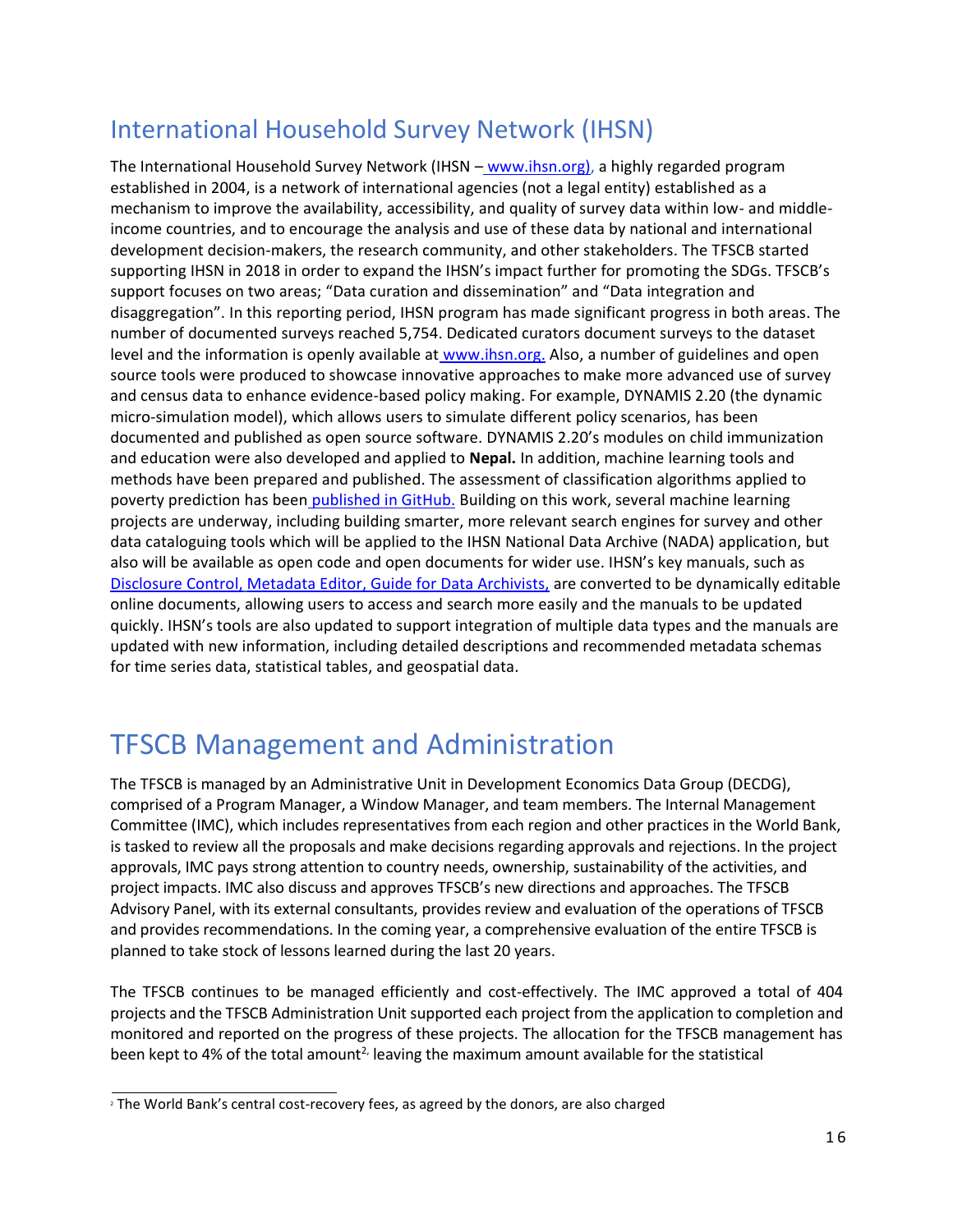activities. In addition, supervision and management of each project by Task Team Leaders (TTLs) are handled and funded mostly by the World Bank country units/Global Practices, rather than TFSCB.

The TFSCB further improved its management process during this period. The TFSCB Administration Unit started a stronger project progress monitoring process in view of the approaching closing date of TFSCB in 2020. The slow-disbursing projects are closely monitored with the possibility of cancellation if the TFSCB Administration Unit considers the delay as unacceptable. The close monitoring also led to minimizing a timelag between the IMC approval and the project effectiveness. Additionally, a stricter criterion for the project extension requests was introduced to direct the available funds to more efficient and effective projects. Finally, the new streamlined selection process for the Innovation projects, introduced in the last reporting period, was successfully applied to the selection and approval of the Innovation projects Round 3.

Each project's progress is monitored in the World Bank's Implementation Status and Results report (ISR) and Grant Reporting and Monitoring (GRM) application systems. We are happy to report that all the projects reported that they have successfully carried out the planned activities and have achieved the intended objectives in the period.

## Future plans

The TFSCB has stayed effective and relevant for 20 years by adopting new priorities in its program, while continuing critical support of statistical capacity building and NSDS. It has been a catalyst for supporting the development of statistical systems and data ecosystems, helping to fill key data gaps for the SDGs, and test innovative approaches in development data.

While demands for statistical capacity building remain high, the TFSCB is approaching to its closing in December 2020 with all the donors pledges complete. In the coming year, a comprehensive evaluation of the entire TFSCB by external consultants is planned to take stock of lessons learned during last 20 years and evaluate TFSCB's mission and contributions to statistical capacity building. The TFSCB Administrative Unit will also compile the results and achievements, as well as challenges, to encourage scaling of successful approaches to other countries or other thematic areas to enhance better collaboration among different partners.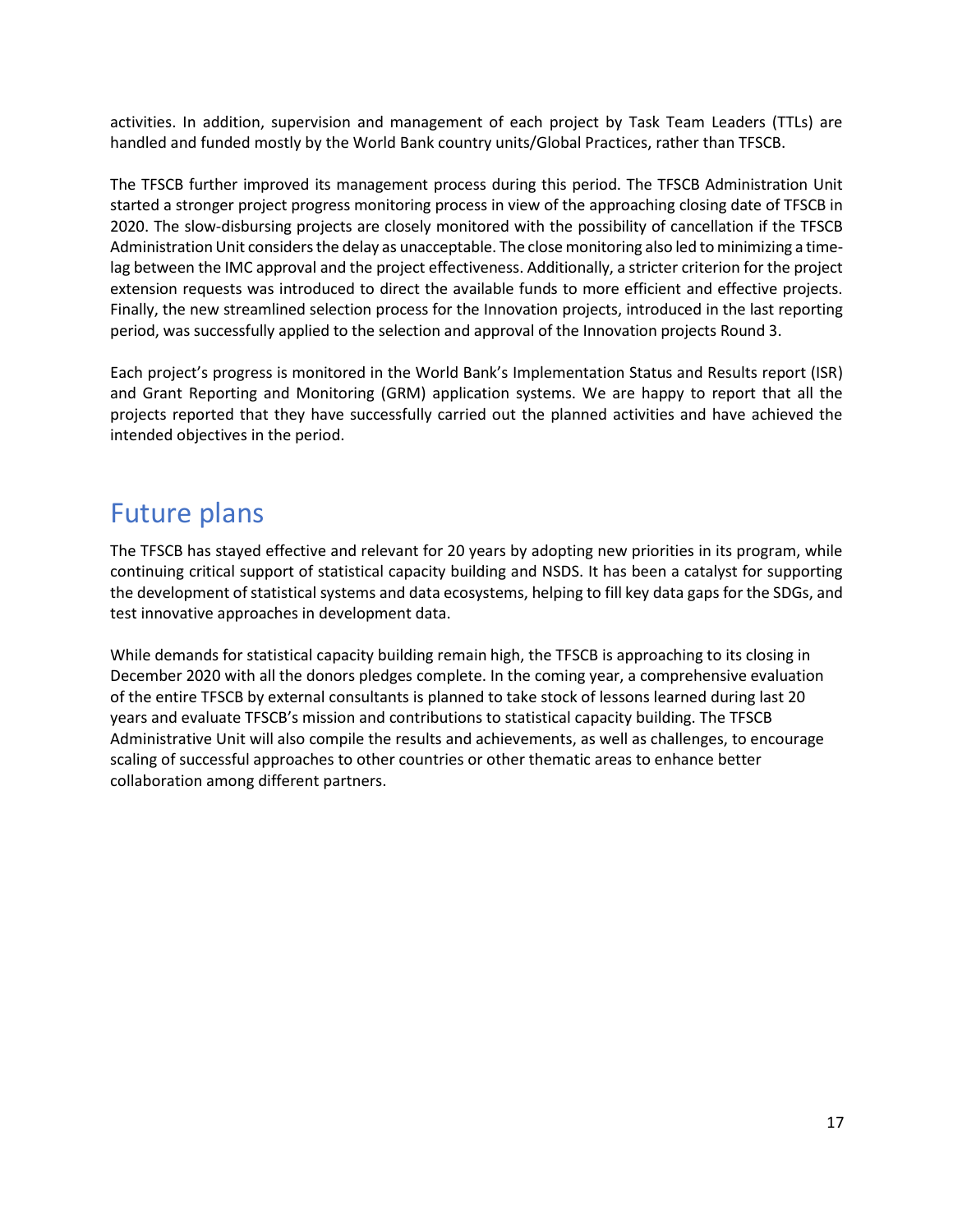### **ANNEX 1**

### **Active or Pending TFSCB Projects as of end-March 2019**

| <b>Country / Region</b>              | <b>Project Name</b>                                                                                                                                       | <b>Financed</b><br><b>Amount</b><br>(US <sup>2</sup> ) <sup>1</sup> | <b>Status</b>  | <b>Project Type</b>    | <b>Window</b>    |
|--------------------------------------|-----------------------------------------------------------------------------------------------------------------------------------------------------------|---------------------------------------------------------------------|----------------|------------------------|------------------|
|                                      |                                                                                                                                                           |                                                                     |                |                        |                  |
| Sub-Saharan<br><b>Africa</b>         |                                                                                                                                                           |                                                                     |                |                        |                  |
| Angola                               | <b>Targeting</b><br>Water<br>Subsidies Based<br>on<br><b>New Data Generation</b><br><b>Technologies</b>                                                   | \$250,000                                                           | <b>ACTIVE</b>  | Innovation             | <b>Fall 2017</b> |
| Angola                               | <b>Economic Surveys and</b><br><b>Firm Level Data</b>                                                                                                     | \$100,000                                                           | <b>ACTIVE</b>  | <b>Economic survey</b> | non-window       |
| <b>Benin</b>                         | Republic of<br>Benin:<br><b>Statistical</b><br>Capacity<br><b>Building Project</b>                                                                        | \$264,040                                                           | <b>ACTIVE</b>  | <b>SCB</b>             | <b>Fall 2014</b> |
| <b>Cabo Verde</b>                    | Strengthening<br>administrative<br>data<br>systems in Cabo Verde<br>for better M&E                                                                        | \$350,000                                                           | <b>ACTIVE</b>  | <b>SCB</b>             | <b>Fall 2018</b> |
| Cameroon,<br><b>Morocco</b>          | <b>Smart</b><br>Water<br><b>Monitoring and</b><br>Alert<br>Rainfall<br>with<br>from<br><b>Measurement</b><br><b>Telecommunications</b><br><b>Networks</b> | \$250,073                                                           | <b>ACTIVE</b>  | Innovation             | <b>Fall 2016</b> |
| Central<br>African<br>Republic       | <b>CAR Statistical Capacity</b><br><b>Building Project</b>                                                                                                | \$494,000                                                           | <b>ACTIVE</b>  | <b>SCB</b>             | Spring 2016      |
| Central and<br>West<br><b>Africa</b> | <b>Multi-Country Capacity</b><br><b>Building on Inclusive</b><br><b>Education in West and</b><br><b>Central Africa</b>                                    | \$200,000                                                           | <b>ACTIVE</b>  | <b>Inclusive data</b>  | <b>Fall 2018</b> |
| Chad                                 | Data Collection<br>and<br>Capacity Building<br>in<br>Chad                                                                                                 | \$1,500,000                                                         | <b>ACTIVE</b>  | <b>Data Production</b> | 2016             |
| Cote d'Ivoire                        | <b>Support to the Data</b><br><b>Science Institute at the</b><br><b>National</b><br><b>Polytechnic</b>                                                    | \$395,000                                                           | <b>PENDING</b> | <b>SCB</b>             | <b>Fall 2018</b> |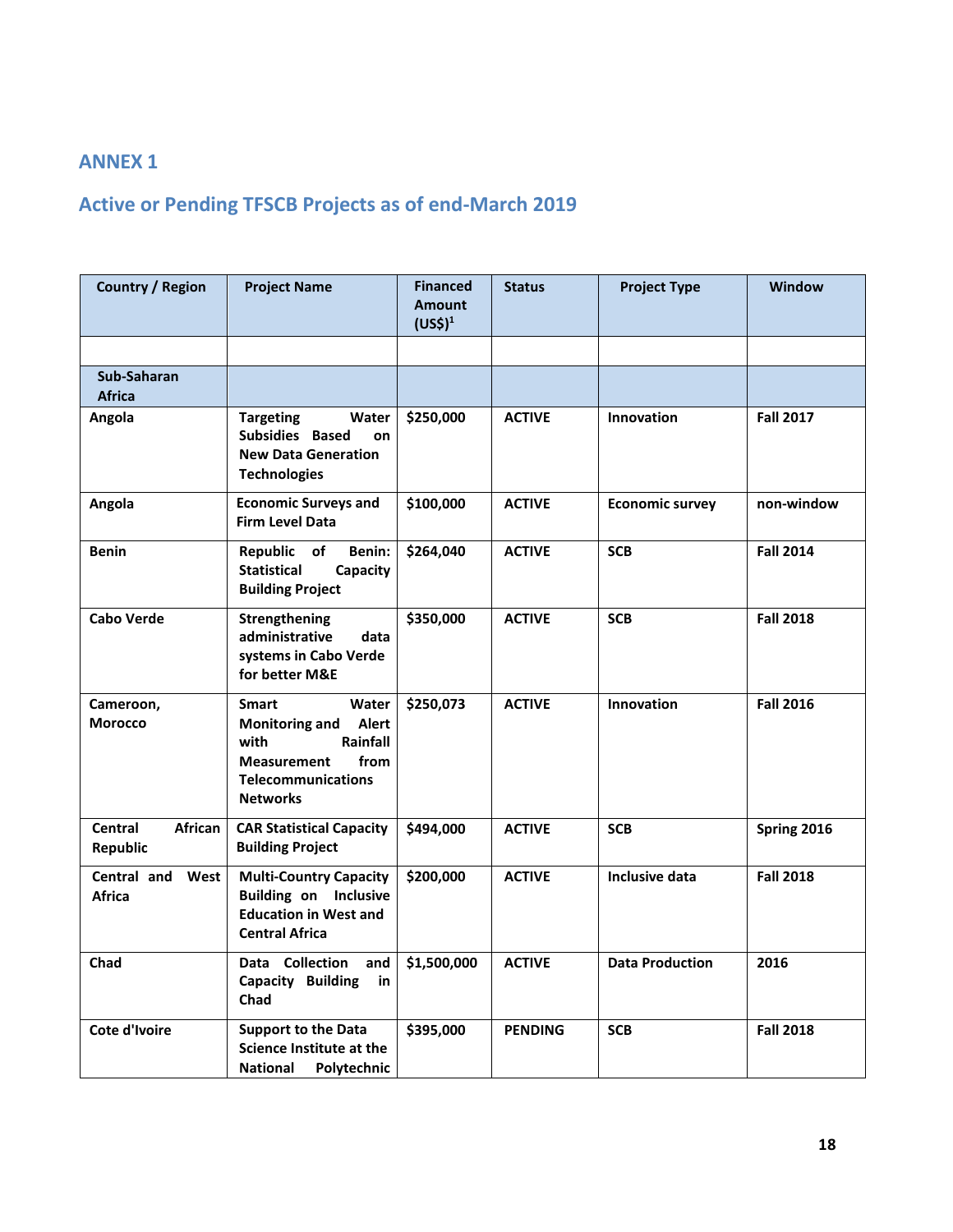|                                                                                       | Houphouet-<br>Institute<br><b>Boigny</b>                                                                                                                |           |                |                        |                  |
|---------------------------------------------------------------------------------------|---------------------------------------------------------------------------------------------------------------------------------------------------------|-----------|----------------|------------------------|------------------|
| Cote d'Ivoire                                                                         | <b>Economic Surveys and</b><br><b>Firm Level Data</b>                                                                                                   | \$125,000 | <b>ACTIVE</b>  | <b>Economic survey</b> | non-window       |
| d'Ivoire,<br>Cote<br>Senegal                                                          | Open Algorithms<br>for<br>NSO <sub>s</sub> .                                                                                                            | \$45,000  | <b>ACTIVE</b>  | Innovation             | <b>Fall 2015</b> |
| Gabon                                                                                 | <b>Economic Surveys and</b><br><b>Firm Level Data</b>                                                                                                   | \$125,000 | <b>ACTIVE</b>  | <b>Economic survey</b> | non-window       |
| Ghana                                                                                 | <b>Economic Surveys and</b><br><b>Firm Level Data</b>                                                                                                   | \$70,000  | <b>ACTIVE</b>  | <b>Economic survey</b> | non-window       |
| Ghana                                                                                 | Map to the<br><b>Future</b><br>(M2F): Integrating soil<br>mapping into<br>cocoa<br>development<br>farm<br>plans in Ghana                                | \$227,695 | <b>PENDING</b> | Innovation             | <b>Fall 2018</b> |
| Guinea                                                                                | Guinea:<br><b>Technical</b><br>assistance<br>for<br>household<br>data<br>collection                                                                     | \$100,000 | <b>ACTIVE</b>  | <b>SCB</b>             | Spring 2018      |
| Guinea                                                                                | <b>Economic Surveys and</b><br><b>Firm Level Data</b>                                                                                                   | \$100,000 | <b>ACTIVE</b>  | <b>Economic survey</b> | non-window       |
| Guinea,<br>Senegal,<br><b>Sierra</b><br>Leone,<br>Liberia,<br>Cote<br>d'Ivoire, Ghana | and<br><b>Estimating</b><br>Off-grid<br><b>Mapping</b><br><b>Populations</b>                                                                            | \$250,000 | <b>ACTIVE</b>  | Innovation             | <b>Fall 2017</b> |
| Kenya                                                                                 | <b>Open Data for Business</b><br>and Entrepreneurship                                                                                                   | \$310,000 | <b>PENDING</b> | <b>Open Data</b>       | <b>Fall 2017</b> |
| Kenya                                                                                 | Child functioning<br>in<br><b>EMIS</b>                                                                                                                  | \$150,000 | <b>ACTIVE</b>  | Inclusive data         | <b>Fall 2018</b> |
| Nigeria,<br>Kenya,<br>Tanzania                                                        | <b>Sensor AFRICA: citizen</b><br>science using<br>sensor<br>data to tackle deadly<br>environmental dangers<br>producing<br>by<br>actionable information | \$250,000 | <b>PENDING</b> | Innovation             | <b>Fall 2018</b> |
| Tanzania,<br>Kenya,<br>Uganda                                                         | <b>Digital Farm</b>                                                                                                                                     | \$249,930 | <b>ACTIVE</b>  | Innovation             | <b>Fall 2017</b> |
| Liberia                                                                               | <b>Economic Surveys and</b><br><b>Firm Level Data</b>                                                                                                   | \$120,000 | <b>ACTIVE</b>  | <b>Economic survey</b> | non-window       |
| Madagascar                                                                            | Creating a data hub for<br>urban sanitation<br>in<br>Antananarivo                                                                                       | \$64,879  | <b>PENDING</b> | Innovation             | <b>Fall 2018</b> |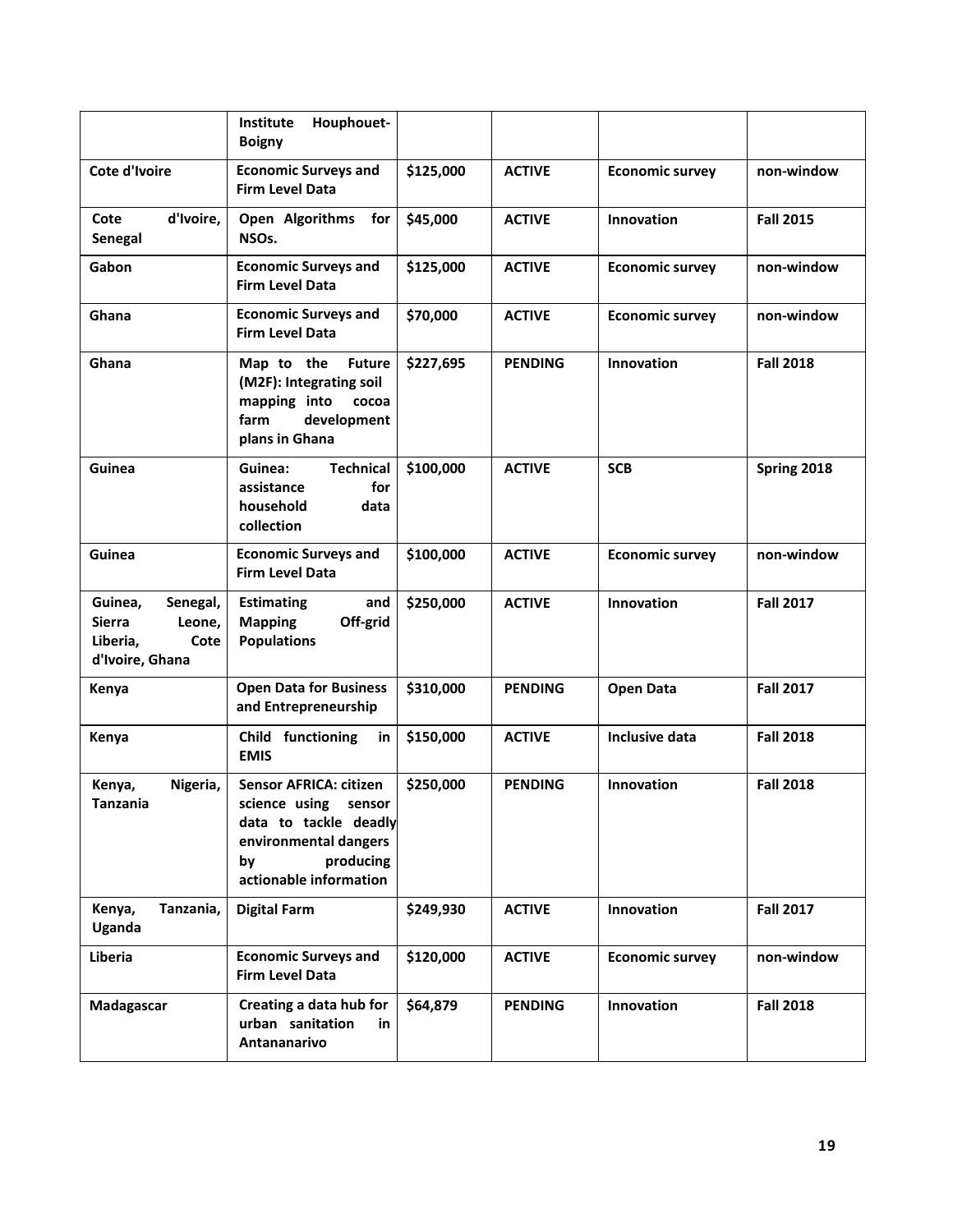| Malawi                       | Armyworm<br><b>Research</b><br><b>Using Remote-sensing</b><br><b>Methods</b>                                                           | \$29,717    | <b>ACTIVE</b>  | Innovation             | <b>Fall 2017</b> |
|------------------------------|----------------------------------------------------------------------------------------------------------------------------------------|-------------|----------------|------------------------|------------------|
| <b>Mauritius</b>             | <b>Statistical</b><br><b>Mauritius</b><br><b>Building</b><br>Capacity<br>Project                                                       | \$350,000   | <b>ACTIVE</b>  | <b>SCB</b>             | <b>Fall 2016</b> |
| Mozambique                   | HydroPC: Operational<br>Hydrological<br><b>Forecasting</b><br>using<br>Publicly available data<br>and free Cloud-based<br>technologies | \$235,752   | <b>PENDING</b> | Innovation             | <b>Fall 2018</b> |
| <b>Namibia</b>               | <b>Collection, Analysis and</b><br><b>Dissemination</b><br>οf<br><b>Household Survey Data</b><br>in Namibia                            | \$500,000   | <b>ACTIVE</b>  | <b>Data Production</b> | 2016             |
| Niger, Mali, Burkina<br>Faso | <b>Scaleup of the Pastoral</b><br><b>Early Warning System in</b><br>the Sahel                                                          | \$249,412   | <b>ACTIVE</b>  | Innovation             | <b>Fall 2017</b> |
| <b>Nigeria</b>               | <b>Conflict</b><br><b>Monitoring</b><br><b>System in Nigeria</b>                                                                       | \$400,000   | <b>ACTIVE</b>  | <b>SCB</b>             | <b>Fall 2015</b> |
| <b>Nigeria</b>               | <b>Technical Assistance to</b><br>the National Bureau of<br><b>Statistics</b>                                                          | \$280,042   | <b>ACTIVE</b>  | <b>Data Production</b> | non-window       |
| <b>Nigeria</b>               | <b>Early Warning (disease)</b><br><b>Outbreak Recognition</b><br><b>System (EWORS)</b>                                                 | \$248,387   | <b>PENDING</b> | Innovation             | <b>Fall 2018</b> |
| Sierra Leone                 | <b>Support for 2016 Sierra</b><br>Leone<br>Integrated<br><b>Household Survey</b>                                                       | \$1,388,801 | <b>ACTIVE</b>  | <b>Data Production</b> | 2015             |
| <b>Sierra Leone</b>          | <b>Economic Surveys and</b><br><b>Firm Level Data</b>                                                                                  | \$70,000    | <b>ACTIVE</b>  | <b>Economic survey</b> | non-window       |
| Somalia                      | Somalia<br><b>Statistical</b><br>Capacity<br><b>Building</b><br>Project                                                                | \$500,000   | <b>ACTIVE</b>  | <b>NSDS</b>            | Spring 2014      |
| Somalia, Kenya               | <b>Children on the Move:</b><br><b>Using Satellite</b><br>Data<br><b>Analysis</b><br>in<br>Conflict/Famine-<br><b>Affected Areas</b>   | \$250,000   | <b>ACTIVE</b>  | Innovation             | <b>Fall 2017</b> |
| <b>South Africa</b>          | Inclusive<br><b>Data</b><br>and<br><b>Statistics</b>                                                                                   | \$149,175   | <b>ACTIVE</b>  | Inclusive data         | <b>Fall 2018</b> |
| Sudan                        | Household<br>Improving<br><b>Survey</b><br>and<br><b>Administrative Data in</b>                                                        | \$500,000   | <b>ACTIVE</b>  | <b>SCB</b>             | Spring 2018      |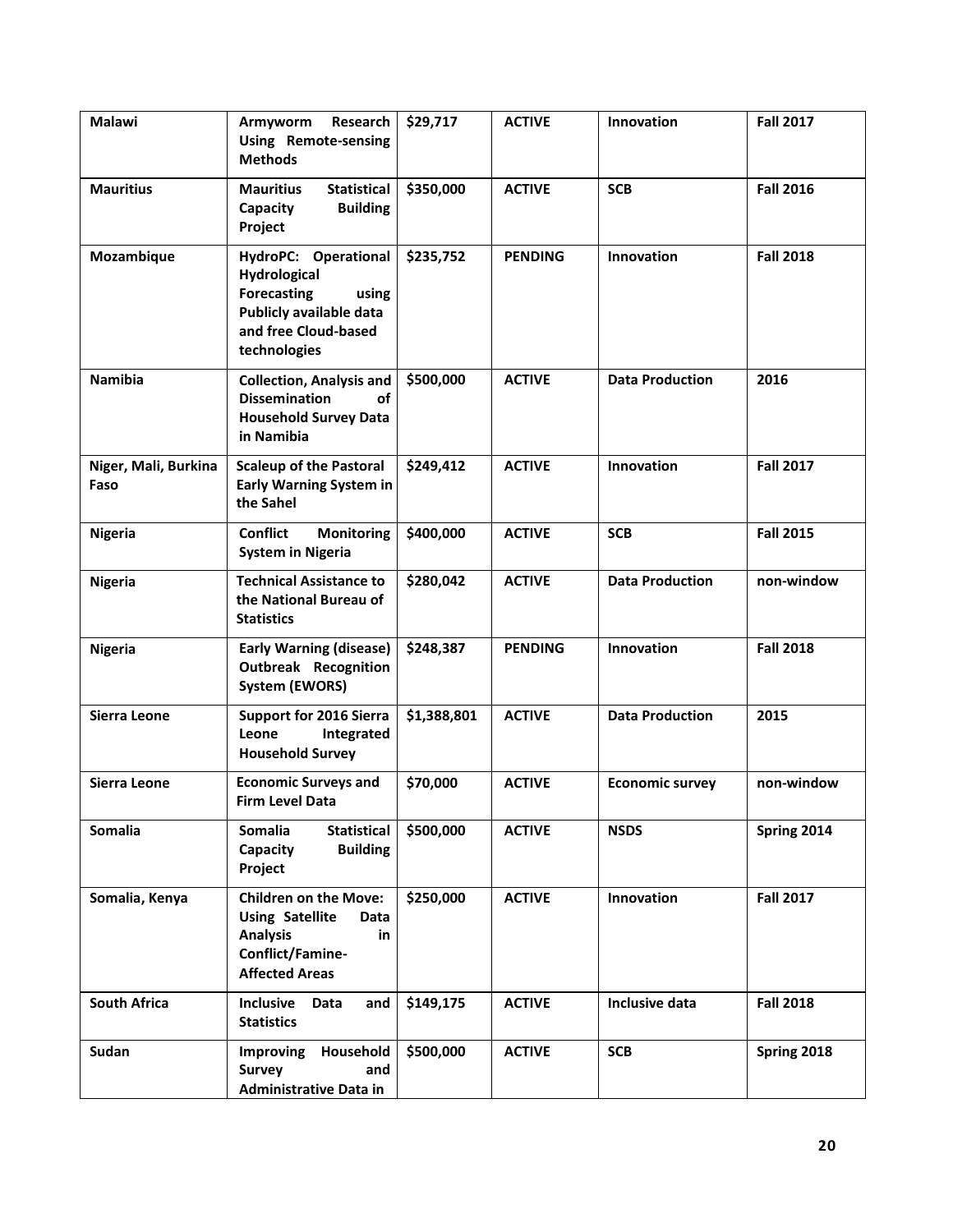|                                                           | Sudan:<br><b>Statistical</b><br><b>Capacity Building</b>                                                                                                             |           |                |                        |                  |
|-----------------------------------------------------------|----------------------------------------------------------------------------------------------------------------------------------------------------------------------|-----------|----------------|------------------------|------------------|
| <b>Tanzania</b>                                           | <b>Economic Surveys and</b><br><b>Firm Level Data</b>                                                                                                                | \$90,000  | <b>ACTIVE</b>  | <b>Economic survey</b> | non-window       |
| Tanzania, Uganda                                          | <b>Bridging Development</b><br>and Emergency Data<br><b>Gaps for the Refugee</b><br><b>Crisis</b>                                                                    | \$250,000 | <b>ACTIVE</b>  | Innovation             | <b>Fall 2017</b> |
| Zambia                                                    | Strengthening<br><b>Statistical Capacity in</b><br>the Ministry of General<br><b>Education</b>                                                                       | \$350,000 | <b>PENDING</b> | <b>SCB</b>             | <b>Fall 2018</b> |
| Regional                                                  | Creating a Trade in<br><b>Value-Added Database</b><br>for Africa                                                                                                     | \$497,500 | <b>ACTIVE</b>  | <b>SCB</b>             | Spring 2016      |
| Regional                                                  | Regional Program<br>of<br><b>Cancer Registries</b>                                                                                                                   | \$499,980 | <b>ACTIVE</b>  | <b>SCB</b>             | <b>Fall 2016</b> |
| Regional                                                  | <b>Sustainable</b><br><b>Training</b><br><b>Initiative for Household</b><br><b>Surveys in Africa</b>                                                                 | \$298,400 | <b>ACTIVE</b>  | <b>SCB</b>             | <b>Fall 2017</b> |
| <b>East Asia and Pacific</b>                              |                                                                                                                                                                      |           |                |                        |                  |
| <b>Indonesia</b>                                          | <b>Urban Planning Tools as</b><br>Agents of<br>Change:<br><b>Collaborative</b><br><b>Spatial</b><br>Data for Sustainable<br><b>Urban Development in</b><br>Indonesia | \$229,000 | <b>PENDING</b> | Innovation             | <b>Fall 2018</b> |
| Mongolia                                                  | <b>Nomadic</b><br>Survey on<br><b>Households In Remote</b><br><b>Rural Areas</b>                                                                                     | \$199,750 | <b>ACTIVE</b>  | Inclusive data         | <b>Fall 2018</b> |
| <b>Myanmar</b>                                            | <b>Survey on Household</b><br><b>Living Conditions</b>                                                                                                               | \$670,000 | <b>ACTIVE</b>  | <b>Data Production</b> | 2016             |
| <b>New</b><br>Caledonia,<br>Wallis and Futuna,<br>Vanuatu | <b>Assessing</b><br>Forest<br><b>Functionality</b><br>to<br><b>Provide Water Services</b>                                                                            | \$170,735 | <b>ACTIVE</b>  | Innovation             | <b>Fall 2017</b> |
| <b>Pacific Islands</b>                                    | Improving<br>Data<br><b>Dissemination and Use</b><br><b>Pacific</b><br>Island<br>in<br><b>Countries</b>                                                              | \$500,000 | <b>ACTIVE</b>  | <b>SCB</b>             | Spring 2017      |
| Vietnam                                                   | Open Data Technical<br>Assistance for<br><b>Digital</b><br>Vietnam                                                                                                   | \$150,000 | <b>ACTIVE</b>  | <b>Open Data</b>       | <b>Fall 2016</b> |
| Vietnam                                                   | <b>Vietnam TFSCB</b>                                                                                                                                                 | \$350,000 | <b>ACTIVE</b>  | <b>NSDS &amp; SCB</b>  | Spring 2017      |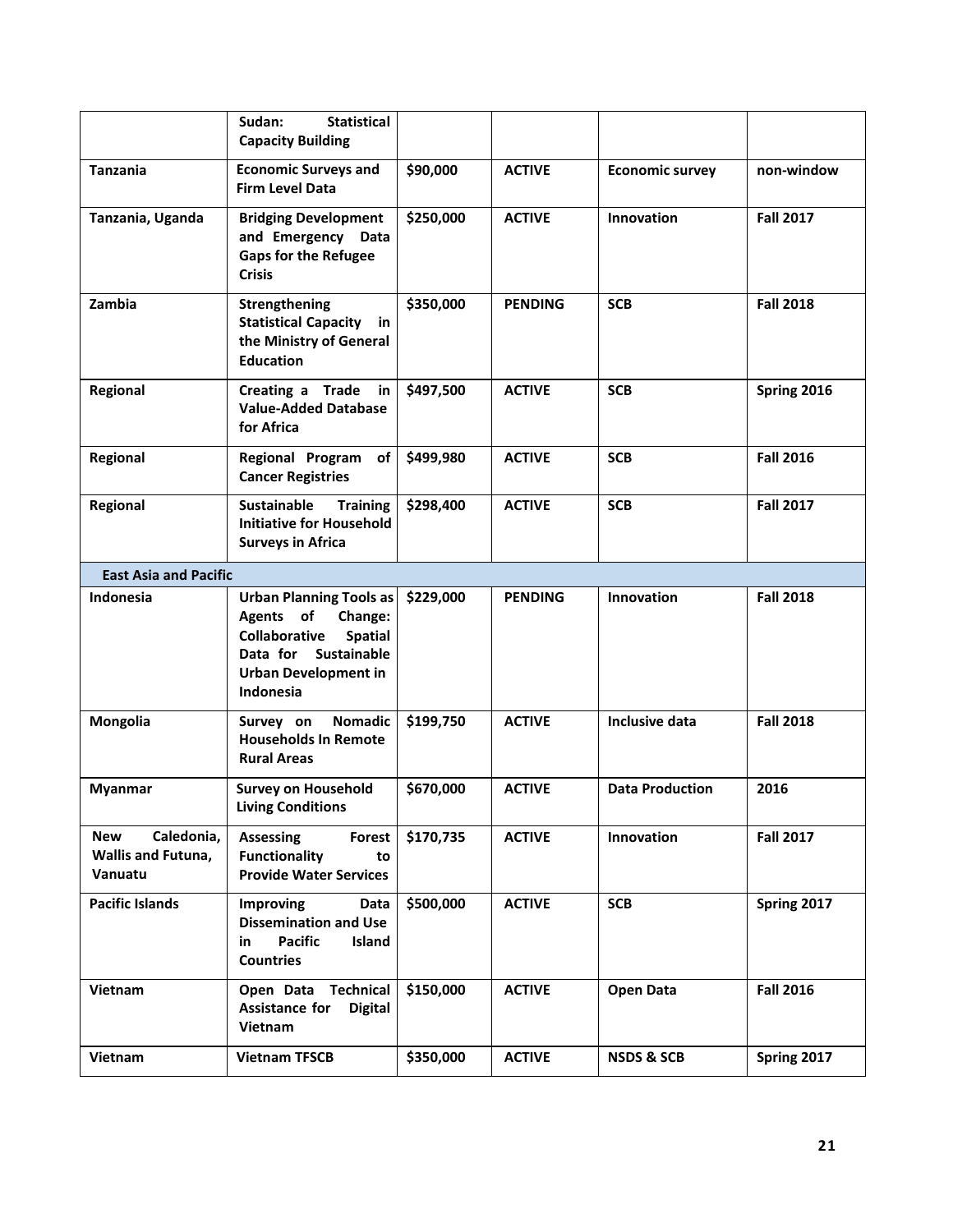| Vietnam                        | <b>Logistics</b><br>Vietnam<br><b>Statistical System</b>                                                                                                                                                                                                             | \$498,460 | <b>ACTIVE</b> | <b>SCB</b>            | <b>Fall 2015</b> |  |  |  |
|--------------------------------|----------------------------------------------------------------------------------------------------------------------------------------------------------------------------------------------------------------------------------------------------------------------|-----------|---------------|-----------------------|------------------|--|--|--|
| <b>Europe and Central Asia</b> |                                                                                                                                                                                                                                                                      |           |               |                       |                  |  |  |  |
| <b>Albania</b>                 | <b>Developing a National</b><br><b>Strategy</b><br>the<br>for<br><b>Development</b><br>of<br><b>Statistics in Albania</b>                                                                                                                                            | \$133,200 | <b>ACTIVE</b> | <b>NSDS</b>           | Spring 2017      |  |  |  |
| Azerbaijan                     | <b>Republic of Azerbaijan:</b><br>National Strategy for<br>the Development<br>of<br>Statistics for<br>2018-<br>2030,<br><b>Including</b><br><b>Detailed</b><br>Institution,<br>Human<br>and<br><b>ICT</b><br><b>Capacity Building Plans</b><br>for 2018-2022 Project | \$249,900 | <b>ACTIVE</b> | <b>NSDS &amp; SCB</b> | Spring 2016      |  |  |  |
| Kosovo                         | <b>TFSCB Grant for Kosovo</b><br><b>Statistics</b>                                                                                                                                                                                                                   | \$281,269 | <b>ACTIVE</b> | <b>SCB</b>            | Spring 2016      |  |  |  |
| <b>Kyrgyz Republic</b>         | Implementing<br>Open<br>Data Action Plan for the<br><b>Kyrgyz Republic</b>                                                                                                                                                                                           | \$450,000 | <b>ACTIVE</b> | <b>Open Data</b>      | Spring 2015      |  |  |  |
| <b>Kyrgyz Republic</b>         | Inclusive Data<br>and<br><b>Statistics</b>                                                                                                                                                                                                                           | \$199,600 | <b>ACTIVE</b> | Inclusive data        | <b>Fall 2018</b> |  |  |  |
| Moldova                        | Moldova<br>Skill<br>Data<br><b>Building</b><br>Capacity<br>Project                                                                                                                                                                                                   | \$300,000 | <b>ACTIVE</b> | <b>SCB</b>            | <b>Fall 2014</b> |  |  |  |
| Serbia                         | Implementation of the<br><b>Open Data Action Plan</b><br>in Serbia                                                                                                                                                                                                   | \$305,340 | <b>ACTIVE</b> | <b>Open Data</b>      | Spring 2016      |  |  |  |
| Tajikistan                     | Inclusive<br>Data<br>and<br><b>Statistics</b>                                                                                                                                                                                                                        | \$120,800 | <b>ACTIVE</b> | Inclusive data        | <b>Fall 2018</b> |  |  |  |
| Turkmenistan                   | <b>Turkmenistan TFSB</b><br>Development of<br>a<br><b>National</b><br>Welfare<br><b>Monitoring System</b>                                                                                                                                                            | \$328,210 | <b>ACTIVE</b> | <b>SCB</b>            | <b>Fall 2015</b> |  |  |  |
| <b>Ukraine</b>                 | <b>Statistical</b><br>Methodology<br><b>Development</b><br>and<br>Capacity Building<br>in<br><b>Conditions</b><br>of Armed<br><b>Conflict in Ukraine</b>                                                                                                             | \$454,900 | <b>ACTIVE</b> | <b>SCB</b>            | <b>Fall 2016</b> |  |  |  |
| <b>Ukraine</b>                 | Strengthening<br><b>Evidence-Based</b><br>Policymaking<br>with<br><b>Education Statistics and</b><br><b>Analysis</b>                                                                                                                                                 | \$340,000 | <b>ACTIVE</b> | <b>SCB</b>            | Spring 2016      |  |  |  |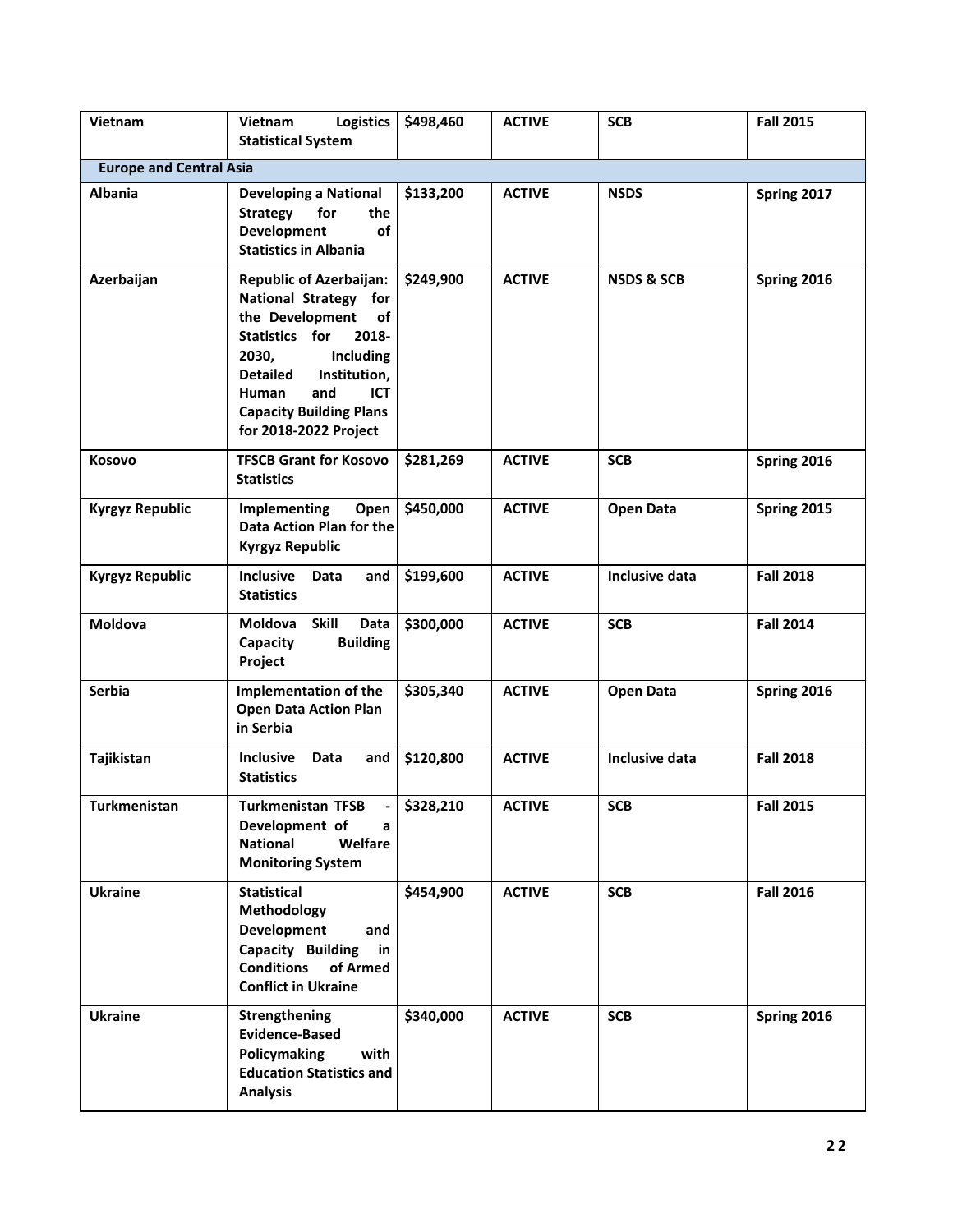| <b>Latin America and Caribbean</b> |                                                                                                                                                 |           |                |                       |                  |  |  |
|------------------------------------|-------------------------------------------------------------------------------------------------------------------------------------------------|-----------|----------------|-----------------------|------------------|--|--|
| Argentina                          | <b>Argentina Open Data</b><br><b>Readiness Assessment</b>                                                                                       | \$99,860  | <b>ACTIVE</b>  | <b>Open Data</b>      | Spring 2016      |  |  |
| <b>Costa Rica</b>                  | Costa Rica Integrated<br><b>System of Household</b><br><b>Surveys</b>                                                                           | \$385,402 | <b>ACTIVE</b>  | <b>SCB</b>            | <b>Fall 2016</b> |  |  |
| <b>Dominican Republic</b>          | Strengthening<br>the<br>Capacity to<br>Produce<br>and<br><b>Use</b><br>Quality<br><b>Education Statistics</b>                                   | \$500,000 | <b>ACTIVE</b>  | <b>SCB</b>            | <b>Fall 2016</b> |  |  |
| Ecuador                            | <b>Participatory Mapping</b><br>to Support Sustainable<br>Energy for All in the<br><b>Amazon</b>                                                | \$209,000 | <b>ACTIVE</b>  | Innovation            | <b>Fall 2017</b> |  |  |
| Guatemala                          | Inclusive<br>Data<br>and<br><b>Statistics</b>                                                                                                   | \$80,460  | <b>ACTIVE</b>  | Inclusive data        | <b>Fall 2018</b> |  |  |
| Guatemala                          | <b>Statistical</b><br><b>Building</b><br>Capacities in<br>the<br><b>Ministry of Education</b>                                                   | \$350,000 | <b>ACTIVE</b>  | <b>SCB</b>            | Spring 2017      |  |  |
| Haiti                              | <b>Trust</b><br>for<br><b>Fund</b><br><b>Statistical</b><br>Capacity<br><b>Building - ACTN III</b>                                              | \$440,000 | <b>ACTIVE</b>  | <b>SCB</b>            | <b>Fall 2016</b> |  |  |
| <b>Haiti</b>                       | Haiti<br>$\sim$<br><b>Statistical</b><br>Capacity Building<br>in<br><b>Education</b>                                                            | \$500,000 | <b>ACTIVE</b>  | <b>SCB</b>            | Spring 2015      |  |  |
| Haiti                              | Support to the 2019<br><b>Household Survey</b>                                                                                                  | \$99,389  | <b>ACTIVE</b>  | <b>Inclusive data</b> | <b>Fall 2018</b> |  |  |
| <b>Honduras</b>                    | <b>HN Supporting Cost of</b><br><b>Living Measurements</b>                                                                                      | \$490,677 | <b>ACTIVE</b>  | <b>SCB</b>            | Spring 2017      |  |  |
| Nicaragua                          | Nicaragua<br>Capacity<br><b>Building</b> on<br>Health<br><b>Statistics Information</b>                                                          | \$212,000 | <b>ACTIVE</b>  | <b>SCB</b>            | Spring 2014      |  |  |
| Panama                             | <b>An Integrated National</b><br><b>Health</b><br><b>Statistics</b><br><b>System in Panama</b>                                                  | \$290,000 | <b>ACTIVE</b>  | <b>SCB</b>            | Spring 2014      |  |  |
| Paraguay                           | <b>Capacity Building</b><br>for<br>Improving<br><b>Administrative Records</b><br>for<br>better<br><b>SDGs</b><br>evidence-based<br>policymaking | \$350,000 | <b>PENDING</b> | <b>SCB</b>            | <b>Fall 2018</b> |  |  |
| Peru                               | PE - Building<br>Higher<br><b>Standards</b><br>for<br>the<br><b>National</b><br><b>Statistical</b><br>System                                    | \$299,295 | <b>ACTIVE</b>  | <b>NSDS &amp; SCB</b> | Spring 2017      |  |  |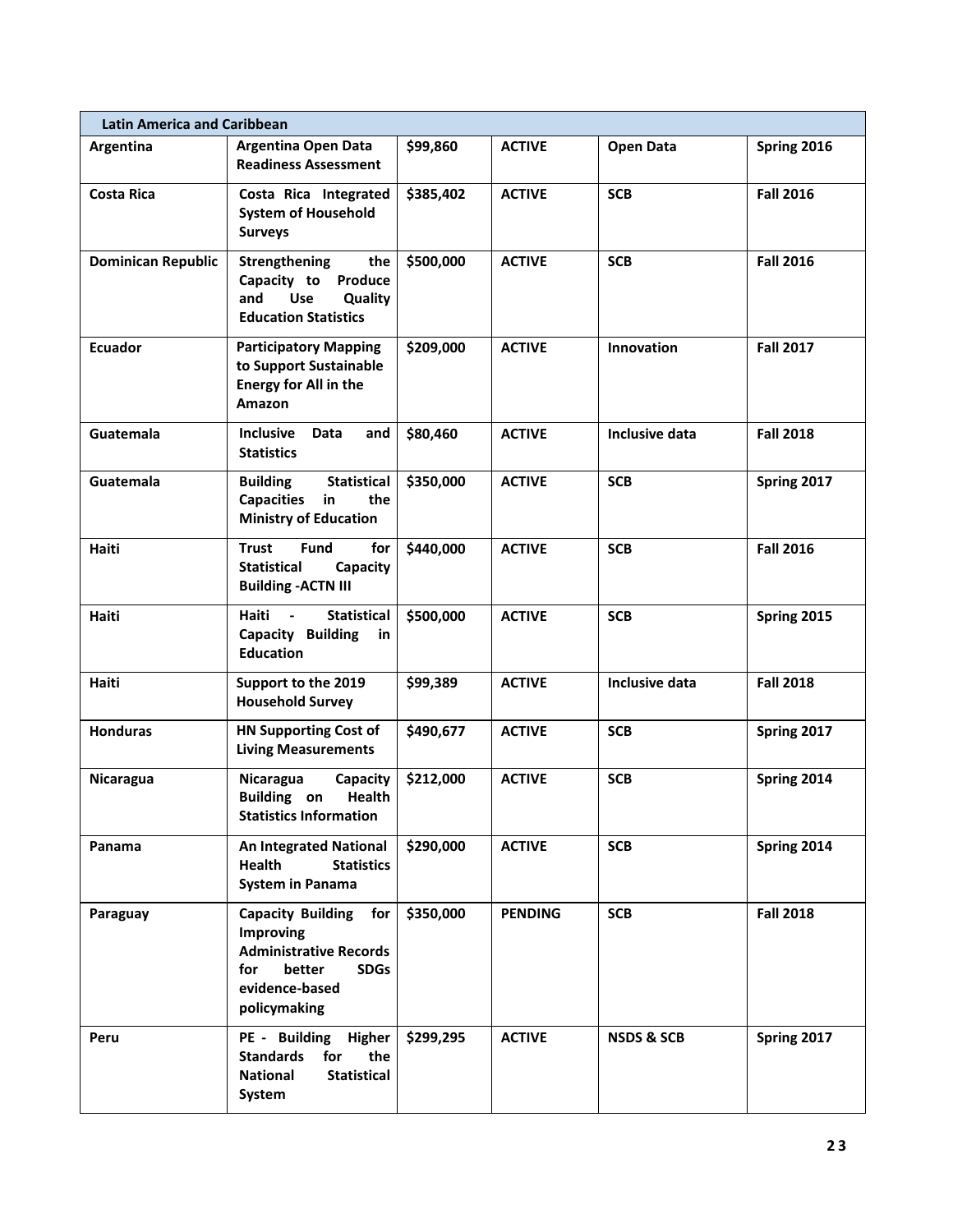| Regional                            | <b>Organization of Eastern</b><br>Caribbean<br><b>States</b><br>(OECS)<br><b>Statistical</b><br>Capacity Building and<br>Implementation of the<br><b>OECS Regional Strategy</b><br>for the Development of<br><b>Statistics (RSDS)</b> | \$450,000 | <b>ACTIVE</b>  | <b>NSDS &amp; SCB</b>  | Spring 2016      |
|-------------------------------------|---------------------------------------------------------------------------------------------------------------------------------------------------------------------------------------------------------------------------------------|-----------|----------------|------------------------|------------------|
| Regional                            | <b>Statistics</b><br><b>Energy</b><br><b>Capacity Enhancement</b><br>in the Caribbean                                                                                                                                                 | \$500,000 | <b>ACTIVE</b>  | <b>SCB</b>             | Spring 2015      |
| Regional                            | <b>Harmonization of Price</b><br>Statistics &<br><b>National</b><br><b>LAC</b><br><b>Accounts</b><br>in<br><b>Countries</b><br>and<br>the<br><b>Supporting</b><br><b>Estimation of PPP Time</b><br><b>Series</b>                      | \$414,700 | <b>ACTIVE</b>  | <b>SCB</b>             | <b>Fall 2015</b> |
| <b>Middle East and North Africa</b> |                                                                                                                                                                                                                                       |           |                |                        |                  |
| Djibouti                            | <b>National</b><br>Djibouti:<br>for<br><b>Strategy</b><br><b>Development Statistics</b><br>(NSDS)<br>and<br><b>Strengthening National</b><br><b>Account Production</b>                                                                | \$420,510 | <b>ACTIVE</b>  | <b>NSDS &amp; SCB</b>  | <b>Fall 2016</b> |
| Egypt, Arab Rep.                    | <b>Support to Preparation</b><br>of Egypt's First National<br><b>Strategy</b><br>for<br>the<br>Development<br>of<br><b>Statistics</b>                                                                                                 | \$159,420 | <b>PENDING</b> | <b>NSDS</b>            | Non-Window       |
| Iraq                                | Iraq: IHSES 2019                                                                                                                                                                                                                      | \$265,000 | <b>PENDING</b> | <b>Data Production</b> | Non-window       |
| Lebanon                             | <b>MoPH</b><br><b>Lebanon</b><br><b>Statistical</b><br>Capacity<br><b>Building</b>                                                                                                                                                    | \$383,150 | <b>ACTIVE</b>  | <b>SCB</b>             | Spring 2016      |
| <b>Morocco</b>                      | <b>Piloting income</b><br>data<br>collection in Morocco                                                                                                                                                                               | \$400,000 | <b>ACTIVE</b>  | <b>SCB</b>             | Spring 2018      |
| <b>West Bank and Gaza</b>           | Strengthening<br><b>Evidence-Based</b><br><b>Policymaking for Early</b><br>Childhood<br><b>Development Services</b>                                                                                                                   | \$200,000 | <b>PENDING</b> | <b>SCB</b>             | <b>Fall 2018</b> |
| <b>South Asia</b>                   |                                                                                                                                                                                                                                       |           |                |                        |                  |
| <b>Bangladesh</b>                   | <b>Climate</b><br>Change<br><b>Strategies</b><br><b>Mitigation</b><br>for Dhaka                                                                                                                                                       | \$83,331  | <b>ACTIVE</b>  | Innovation             | <b>Fall 2017</b> |
| <b>Bangladesh</b>                   | <b>Strengthening</b><br><b>Information</b>                                                                                                                                                                                            | \$150,000 | <b>ACTIVE</b>  | <b>SCB</b>             | <b>Fall 2018</b> |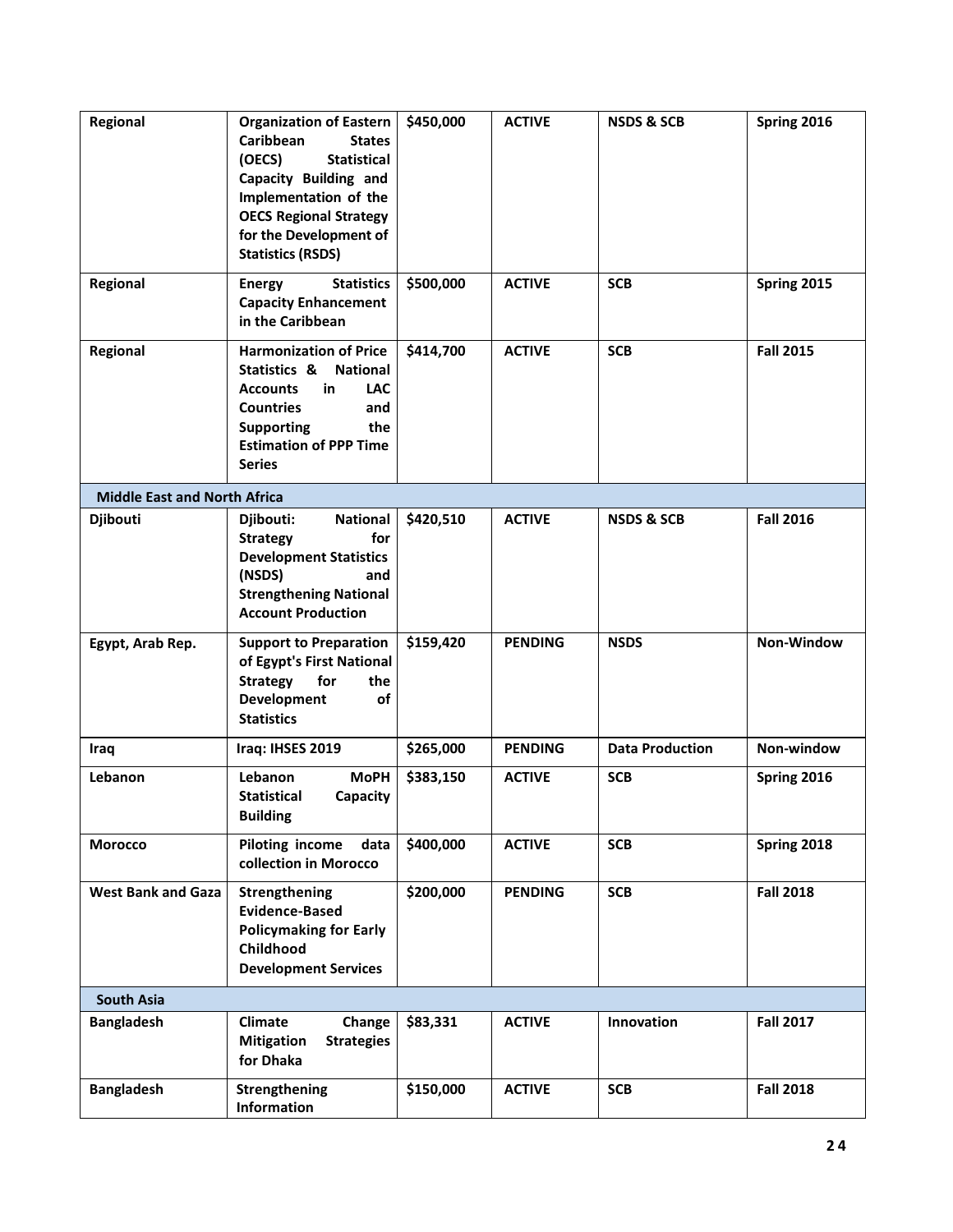|                 | for<br>Management<br><b>Education</b><br>Primary<br><b>Sector of Bangladesh</b>                                                                                                |           |                |                        |                  |
|-----------------|--------------------------------------------------------------------------------------------------------------------------------------------------------------------------------|-----------|----------------|------------------------|------------------|
| <b>Bhutan</b>   | <b>Bhutan BLSS Economic</b><br><b>Census</b>                                                                                                                                   | \$680,000 | <b>ACTIVE</b>  | <b>Data Production</b> | 2016             |
| <b>Bhutan</b>   | <b>Economic Surveys and</b><br><b>Firm Level Data</b>                                                                                                                          | \$50,000  | <b>ACTIVE</b>  | <b>Economic survey</b> | non-window       |
| <b>Maldives</b> | <b>Building capacity</b><br>to<br>survey geographically<br>dispersed populations                                                                                               | \$199,812 | <b>ACTIVE</b>  | Inclusive data         | <b>Fall 2018</b> |
| <b>Nepal</b>    | <b>Supporting</b><br>Equitable<br><b>Disaster</b><br><b>Recovery</b><br>through Mapping                                                                                        | \$249,820 | <b>ACTIVE</b>  | Innovation             | <b>Fall 2017</b> |
| <b>Nepal</b>    | Digital and<br><b>Spatial</b><br><b>Technologies</b><br>for<br><b>Disaster Governance -</b><br><b>Capacitating Rural and</b><br><b>Urban Municipalities of</b><br><b>Nepal</b> | \$216,911 | <b>PENDING</b> | <b>Innovation</b>      | <b>Fall 2018</b> |
| <b>Global</b>   |                                                                                                                                                                                |           |                |                        |                  |
| Kenya, India    | Geo-mapping Barriers<br>to Urban Service Access<br>in Older Age                                                                                                                | \$250,000 | <b>ACTIVE</b>  | Innovation             | <b>Fall 2017</b> |
| Global          | <b>Generating</b><br>Disaggregated<br><b>Data</b><br>through<br><b>Multiple</b><br>sources                                                                                     | \$45,000  | <b>ACTIVE</b>  | Inclusive data         | <b>Fall 2018</b> |
| Global          | <b>Building capacity</b><br>to<br>streamline<br>of<br>development<br><b>Education</b><br>national<br>Accounts                                                                  | \$300,000 | <b>ACTIVE</b>  | <b>SCB</b>             | Spring 2017      |
| Global          | <b>International Statistical</b><br>(ISI)<br>Institute<br>for<br>supporting developing<br>countries' participation<br>conferences,<br>in<br>workshops and short<br>course      | \$300,000 | <b>ACTIVE</b>  | <b>SCB</b>             | <b>Fall 2016</b> |
| Global          | <b>Support for Open Data</b><br>Implementation                                                                                                                                 | \$488,400 | <b>ACTIVE</b>  | <b>Open Data</b>       | <b>Fall 2017</b> |
| Global          | <b>Supporting</b><br>the<br><b>Implementation of The</b><br><b>Scaling-Up Initiative for</b><br><b>Statistical</b><br>Capacity<br><b>Building</b>                              | \$455,000 | <b>ACTIVE</b>  | <b>SCB</b>             | 2008             |